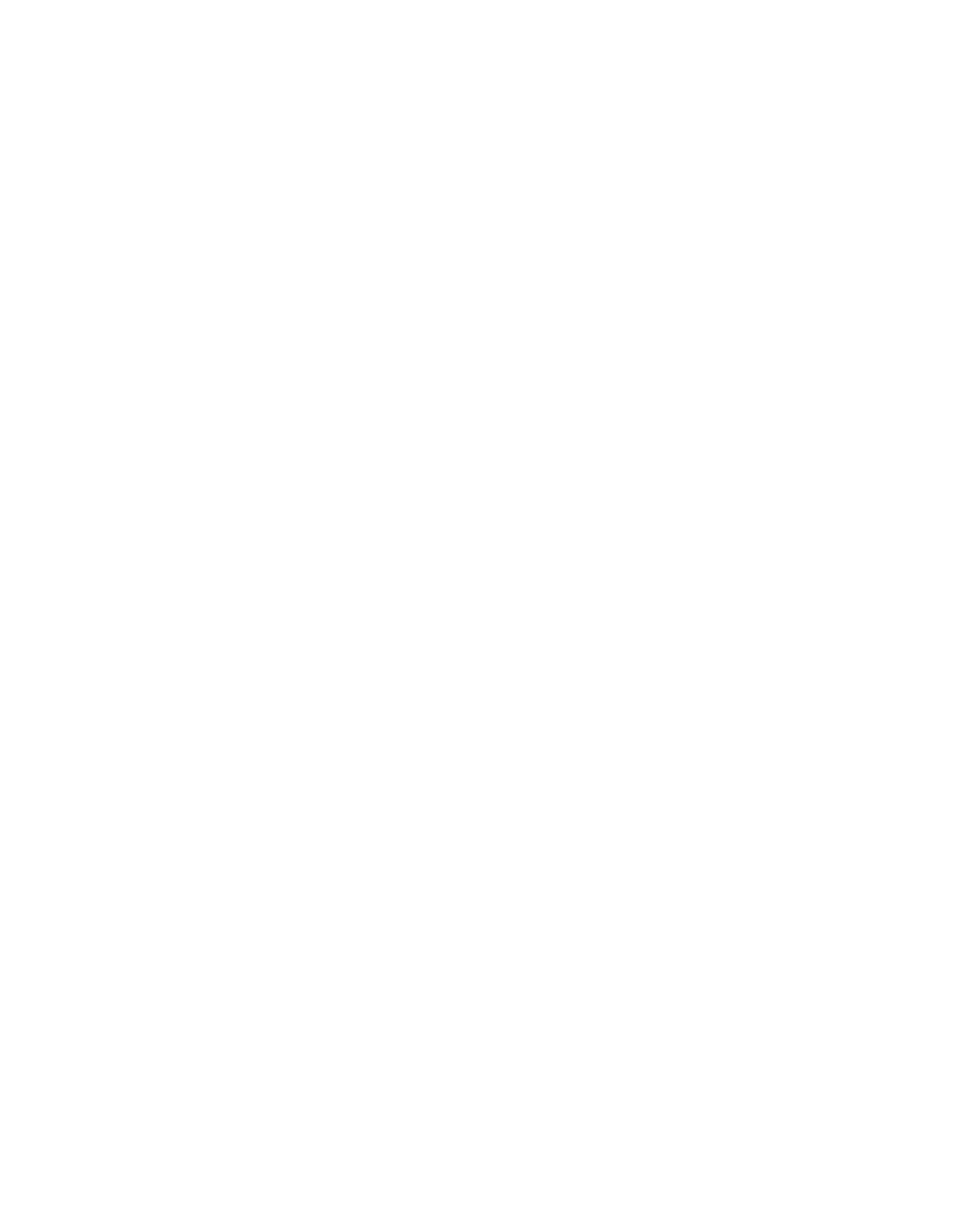## **Introduction**

The Environmental Impact Assessment (EIA) process, which originated in the United States in the late 1960s and early 1970s, has been adopted extensively in the rest of the world. The U.S. model and that of other developed countries share basic principles and reflects commonly agreed-upon approaches to similar problems.

While EIAs in developing countries are based on the same set of principles, their implementation often falls considerably short of international standards. They frequently suffer from insufficient consideration of impacts, alternatives, and public participation. In the worst case, they are not conducted at all.

This is particularly troubling given that environmental impact assessments often are the chief and most comprehensive means for assessing the potential environmental and social impacts of large-scale development projects in countries where environmental safeguards are weak due to deficiencies in regulation, enforcement, or both. Moreover, these inadequacies may have serious implications in many areas of the developing world, where an ambitious line-up of major projects is being developed.

The first half of this *Working Paper* will give a background of the origins and development of environmental impact assessments. The second half of the paper will focus on environmental impact assessments in Southeast Asia, specifically the Mekong River Basin countries (China, Laos, Cambodia, Thailand, and Vietnam), a region where many new projects will be located in the near future, and which suffers from notable inadequacies in its EIA processes and practices. The goal is to help identify gaps between EIA practices in the five countries listed above and internationally recognized best practices.

Ample evidence suggests that in the Mekong region the environmental and socioeconomic impacts of many projects have not been assessed adequately despite the use of EIAs. The paper presents the characteristics and flaws of EIAs in each country, and argues that if such deficiencies are allowed to continue, the region is likely to see more frequent and serious environmentally induced conflicts. Improving EIAs and increasing transnational collaboration in implementing them not only will help to prevent or mitigate conflict but also may enhance transnational environmental management.

## **The EIA Process**

The EIA process has several important purposes. It is first and foremost a decision-making aid to prevent projects with strongly negative environmental impacts from going forward. The emphasis in EIAs, in contrast with other mechanisms for environmental protection such as a cost-effectiveness analysis, is on a systematic, holistic, and multidisciplinary assessment of the potential impacts of specific projects on the environment. EIAs also are meant to help inform development decisions by mandating a consideration of alternatives (including alternative project locations, scales, processes, layouts, operating conditions, or in some cases, the option of desisting from implementing a project) and ways to prevent, mitigate, and control potential negative environmental and social impacts. The process generally involves a number of steps, including project screening, scoping, an EIA report (consideration of alternatives,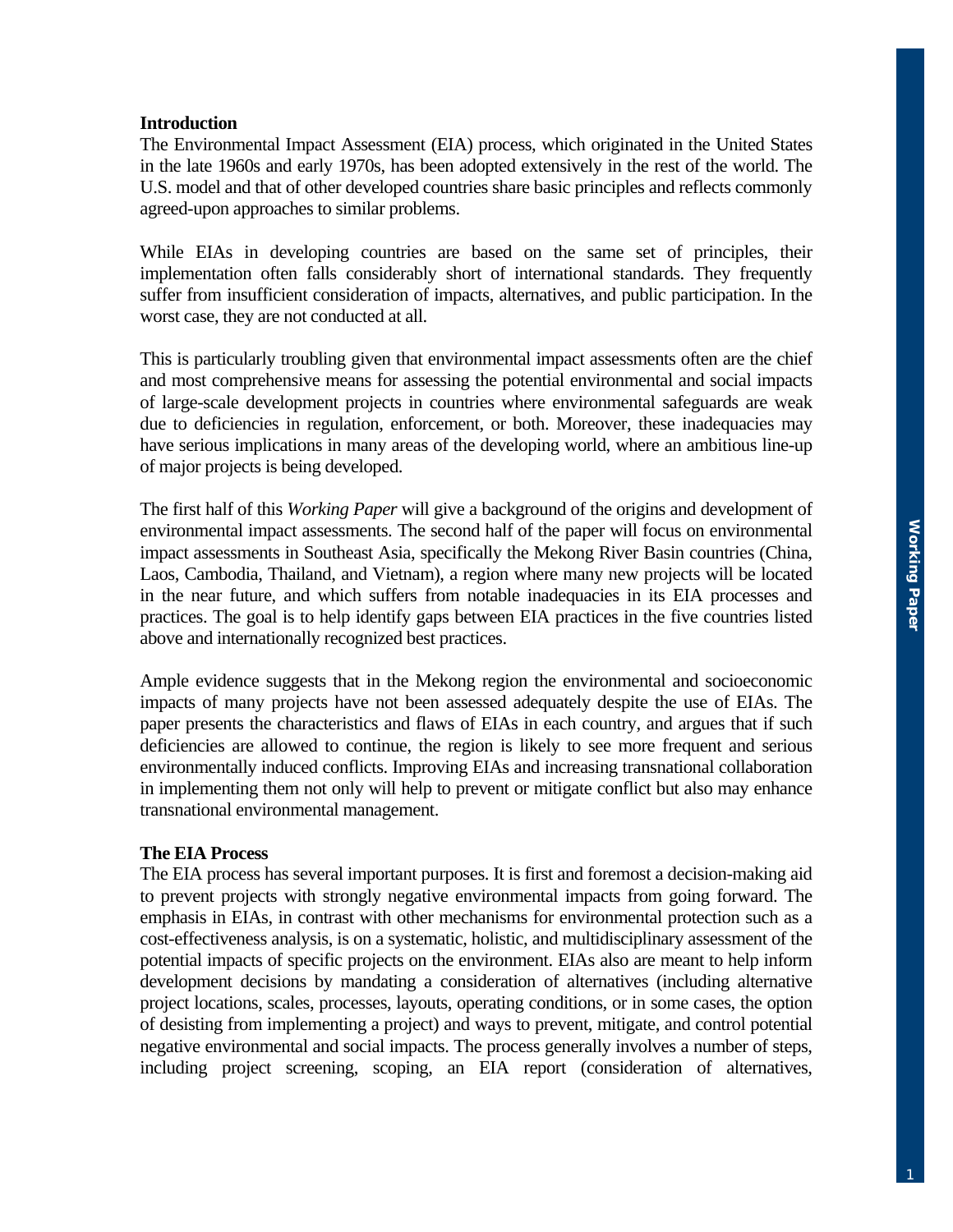identification of major impacts, and mitigation measures), public participation, review, decision, and monitoring. See Appendix 1 for more details.

In most countries, developing countries included, there are laws to facilitate public involvement and expert consultation in the EIA process. In the best cases, input is sought during both the initial stage of reviewing core issues and the later stages involving consideration of alternatives, impacts, and initial EIA findings. Moreover, beyond evaluating specific projects, more comprehensive environmental assessment increasingly is considered a necessary part of a nation's pursuit of sustainable development at all levels of decision making.

The kinds of projects covered by EIAs have been widening. In general, an EIA has been applied to undertakings defined as "major projects" based on the level of investment, type of activity, scale of activity, land area covered, potential environmental impacts, or a combination of these factors. See Table 1.

**Table 1.** Characteristics of Major Projects

- Require substantial capital investment.
- Cover large areas.
- Employ many people, either in project construction or operation.
- Involve a complex array of organizational links.
- Have wide-ranging impacts, in terms of size of area affected and type of impact.
- Cause significant environmental impacts.
- Require special procedures such as public inquiries and special bills approved through the legislative process.
- Involve certain types of activity, including manufacturing and extractive projects, such as petrochemical plants, steelworks, mines, and quarries; service projects, such as leisure developments, and out-of-town shopping centers; and utilities and infrastructure, such as power stations, roads, reservoirs, pipelines, and barrages.
- Anticipate high production levels.

*Source*: Glasson et al. 2005; CEC 1982.

The country with the longest experience with EIAs is the United States, where EIA legislation was passed in 1970. Elsewhere, EIA procedures are considered the strongest in Canada, Australia, New Zealand, and the Netherlands, where there is a robust track record of public participation, meaningful consideration of alternatives, and the consideration of cumulative impacts.

Taking a broader view that includes the relationships of EIAs to "a larger set of impact assessments and planning-related tools" (Sadler 1999), Table 2 lays out a summary of international best and worst-case environmental assessment (EA) performances.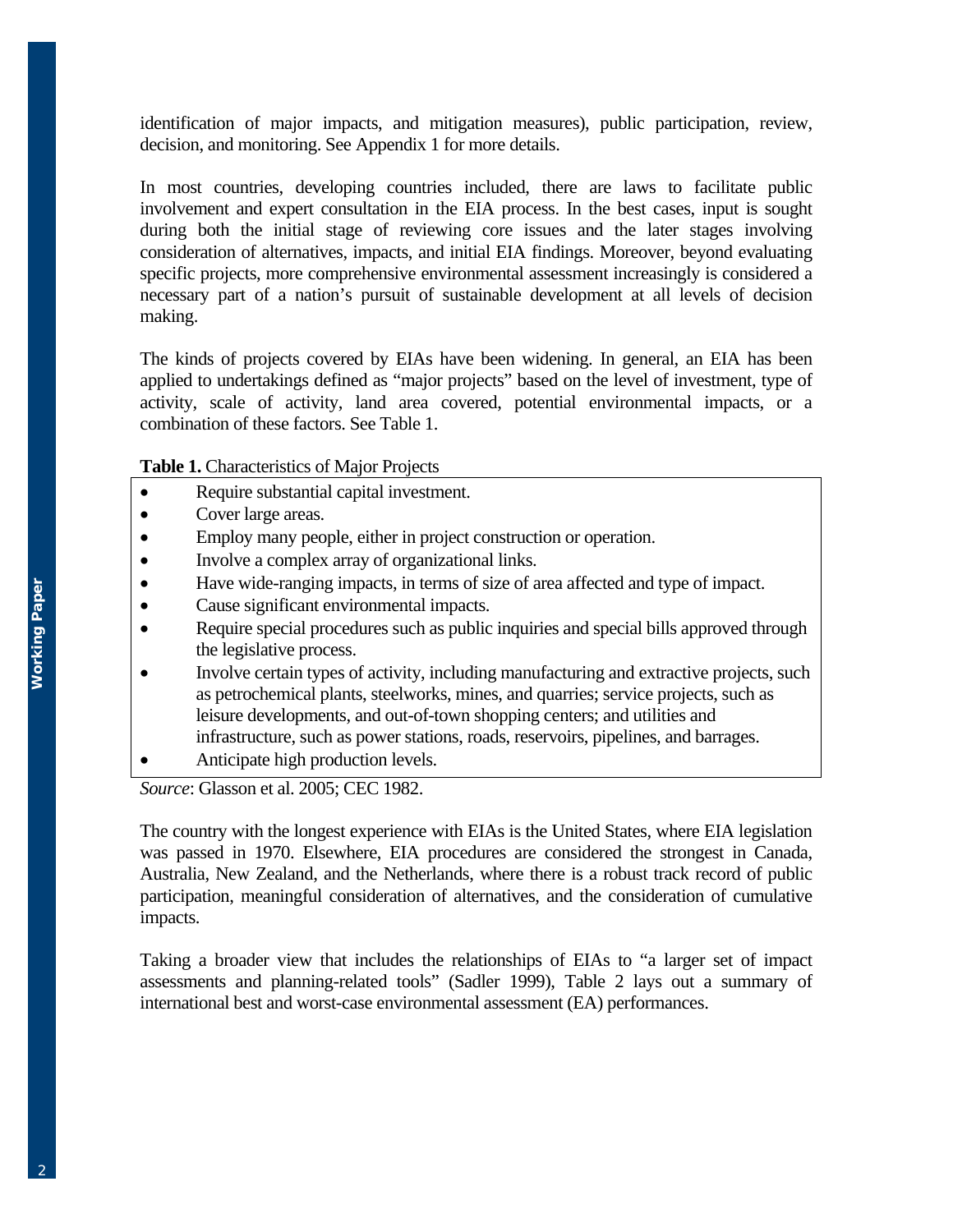# **Table 2.** Summary of International Best and Worst-Case EA Performances

# **Best-case performance**

The EA process:

- Facilitates informed decision making by providing clear, well-structured, dispassionate analysis of the effects and consequences of proposed actions.
- Assists the selection of alternatives, including the selection of the best practicable or most environmentally friendly option.
- Influences both project selection and policy design by screening out environmentally unsound proposals, as well as modifying feasible action.
- Facilitates meaningful public engagement and review in at least two stages of the process: once when scoping the impacts and issues to be considered, and again during the presentation of initial findings of the EIA, including a non-technical summary.
- Encompasses all relevant issues and factors, including cumulative effects, social impacts, and health risks.
- Directs (not dictates) formal approvals, including the establishment of terms and conditions of implementation and follow-up.
- Results in the satisfactory prediction of the adverse effects of proposed actions and their mitigation using conventional and customized techniques.
- Serves as an adaptive, organizational learning process in which the lessons experienced are fed back into policy, institutions, and project designs.

# **Worst-case performance**

The EA process:

- Is inconsistently applied to development proposals with many sectors and classes of activity omitted.
- Operates as a "stand alone" process, poorly related to the project cycle and approval process and consequently is of marginal influence.
- Has a non-existent or weak follow-up process, lacking surveillance and enforcement of terms and conditions, effects monitoring, etc.
- Does not consider cumulative effects or social, health, and risk factors.
- Makes little or no reference to the public or public consultation is perfunctory, substandard, and takes no account of the specific requirements of affected groups.
- Results in EA reports that are voluminous, poorly organized, descriptive, and overly technical.
- Provides information that is unhelpful or irrelevant to decision making.
- Is inefficient, time consuming, and costly in relation to the benefits delivered.
- Understates and insufficiently mitigates environmental impacts and loses credibility.

*Source:* Sadler 1996; Glasson et al. 2005.

One of the most important challenges for EIAs is the assessment of cumulative impacts. Cumulative impacts and changes to the environment are those that are "caused by an action in combination with other past, present, and future human actions" (Odum 1982). Cumulative impacts are important because many projects might pose minor risks to the environment in and of themselves but pose a significant risk to the environment in combination with other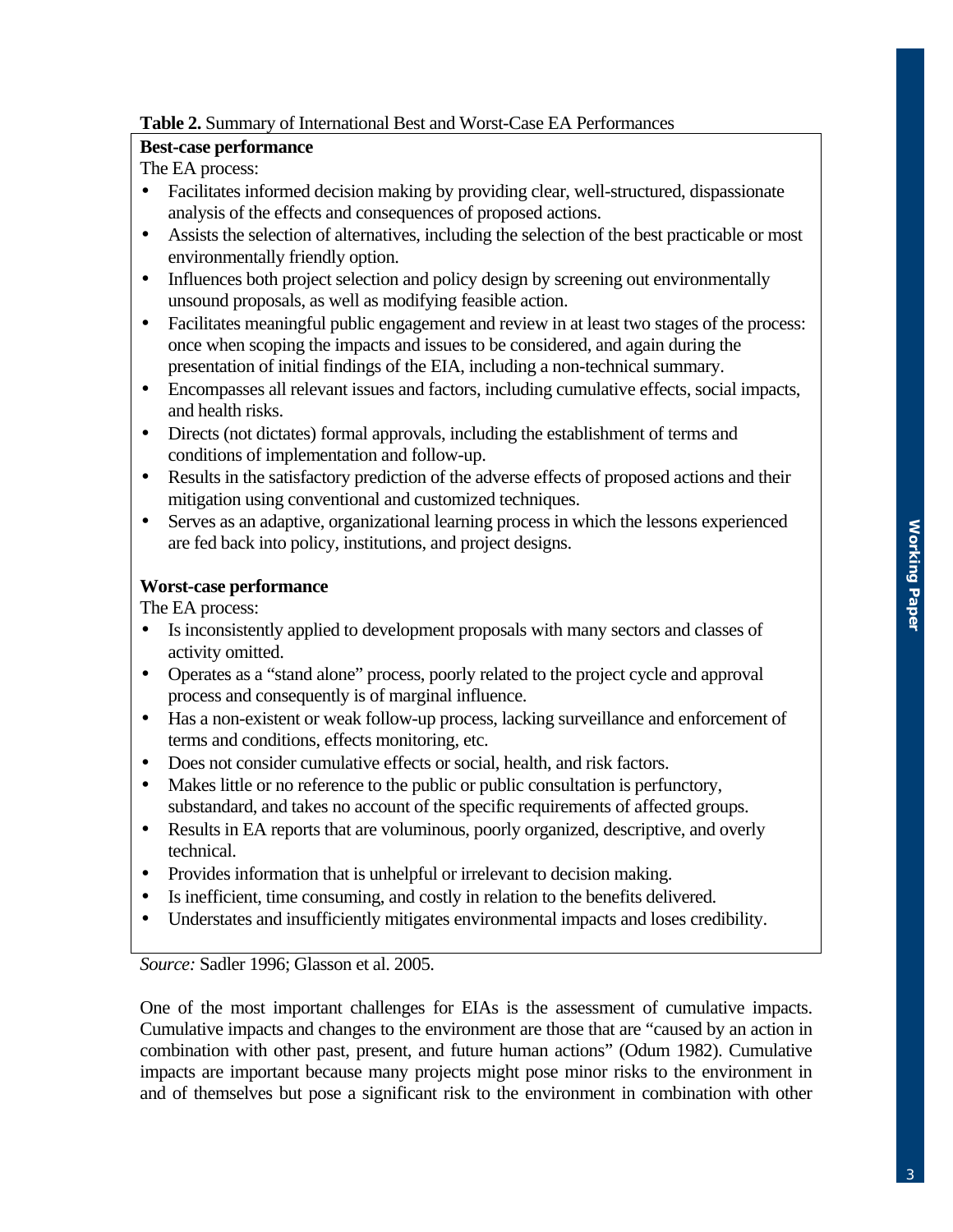activities (Odum 1982). New Zealand and Canada both mandate a cumulative impact assessment as part of the EIA. Canada and the United States have produced a manual for conducting cumulative effects assessments based on what are considered to be the best prior assessments. The consideration of cumulative effects is mostly absent in the developing world (Glasson et al. 2005).

Countries with longer experience and more advanced EIA practices tend to include a standard set of components in their EIAs, while EIAs in developing countries often fail to include certain elements. Comparing and contrasting EIA processes in selected advanced and developing countries brings out this fact and highlights the deficiencies in the latter. In developing countries, EIAs most often lack a public announcement or "notice of intent" advising about the imminent preparation of an EIA, a well-designed process for involving the public, and post-EIA monitoring. Appendices 2, 3, 4, and 5 provide flowcharts reflecting these differences in the United States, the Netherlands, China, and Thailand, respectively.

It is necessary to note, however, that even those countries implementing EIA best practices still have a long way to go with regard to the incorporation of indirect impacts, the interaction of impacts, and the uncertainty of predicted impacts (Glasson et al. 2005). However, both developed and developing countries have continued to improve, harmonize, and increase the coherence of EIA practices. The European Union member states, for instance, have completed two five-year reviews of the 1985 EU Directive for EIAs; a third review commenced in 2003. The objective of the reviews is both better environmental protection and greater harmonization.

There also have been international efforts to encourage the adoption of EIAs in developing countries, including numerous cross-country training and capacity-building activities. Such efforts include the EIA Capacity Building Program of United Nations Environment Program; the EIA training component of the Support to Human Resources Development for Sustainable Agriculture and Rural Development Project of the UN Food and Agriculture Organization; the Environmental Training program of the U.S. Environmental Protection Agency (Luecht 2007); and environmental assessment training organized by the World Bank (World Bank 2006).

Issues still debated worldwide with respect to EIAs involve scope, quality, methods (e.g., how to capture and integrate complex interactions), public participation, and actions after the decision stage (e.g., monitoring of impacts, thus far required only in California and Western Australia) (Glasson et al. 2005). Much of the debate is driven by political factors, although in the case of developing countries, capacity issues also have limited greatly the scope and application of EIAs. In general, however, there is a worldwide trend toward undertaking EIAs earlier in the development process, making them mandatory in a greater number of cases, applying them to a wider range of projects, increasing their comprehensiveness, and making them more integrative and open (Gibson 2002).

#### **Summary of EIA Status Worldwide**

The field of environmental impact assessment has been evolving rapidly worldwide. Figure 1 compares the relative status of EIA by continent (Glasson et al. 2005). By the end of 2005,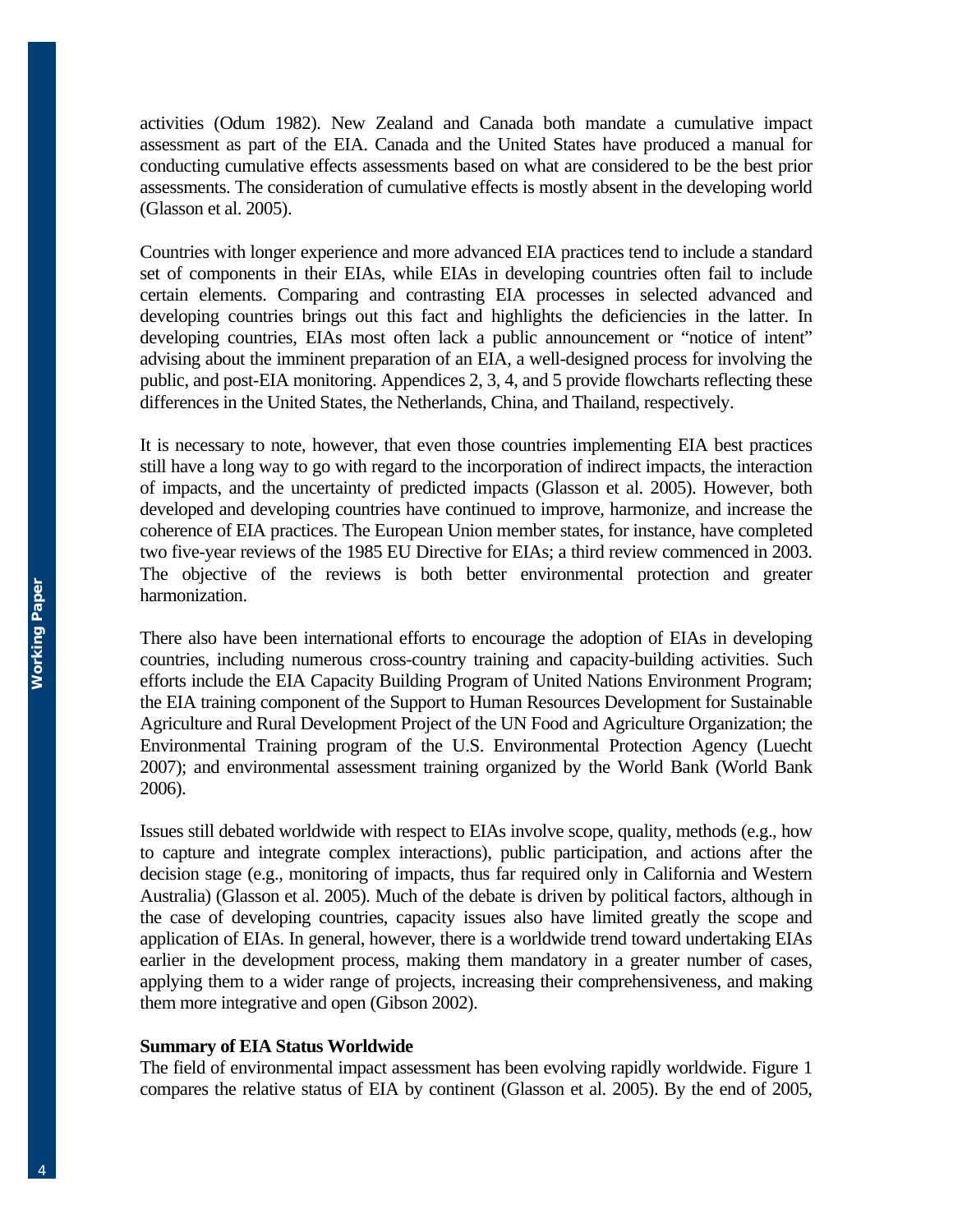more than 100 countries had some form of EIA regulation, although EIA practices vary widely across countries.

In Africa, many countries have instituted EIA regulations, albeit relatively recently. The adoption of EIAs in Africa is the result of a number of recent initiatives, including the 1995 African Ministerial Conference on Environment that committed African environment ministers to formalize the use of EIAs, an EIA stakeholders meeting in Nairobi in 1998, and the work of the Pan-African Initiative for Capacity Development and Linkages for EIA in Africa (CLEIAA). $<sup>1</sup>$ </sup>





*Source:* Glasson et al. 2005.

In general, however, EIAs in Africa still appear plagued by a lack of trained personnel, inadequate budgets, and the concern that EIAs might hold back economic development (Kakonge 1999).

All countries in South and Central America have environmental protection legislation that includes requirements for at least some aspects of EIAs. Specifically, in South America the development of EIAs has been hampered by political instability, inefficient bureaucracy, economic stagnation, and external debt (Brito and Verocai 1999). According to Glasson and Salvador (2000), EIA in South America often is carried out after a project has been authorized and with little or no public participation.

The former communist states in central, eastern, and southeastern Europe and the republics of the Former Soviet Union (FSU) have been through 15 years of enormous changes, including the move from centrally planned to market-based economies. Many also experienced an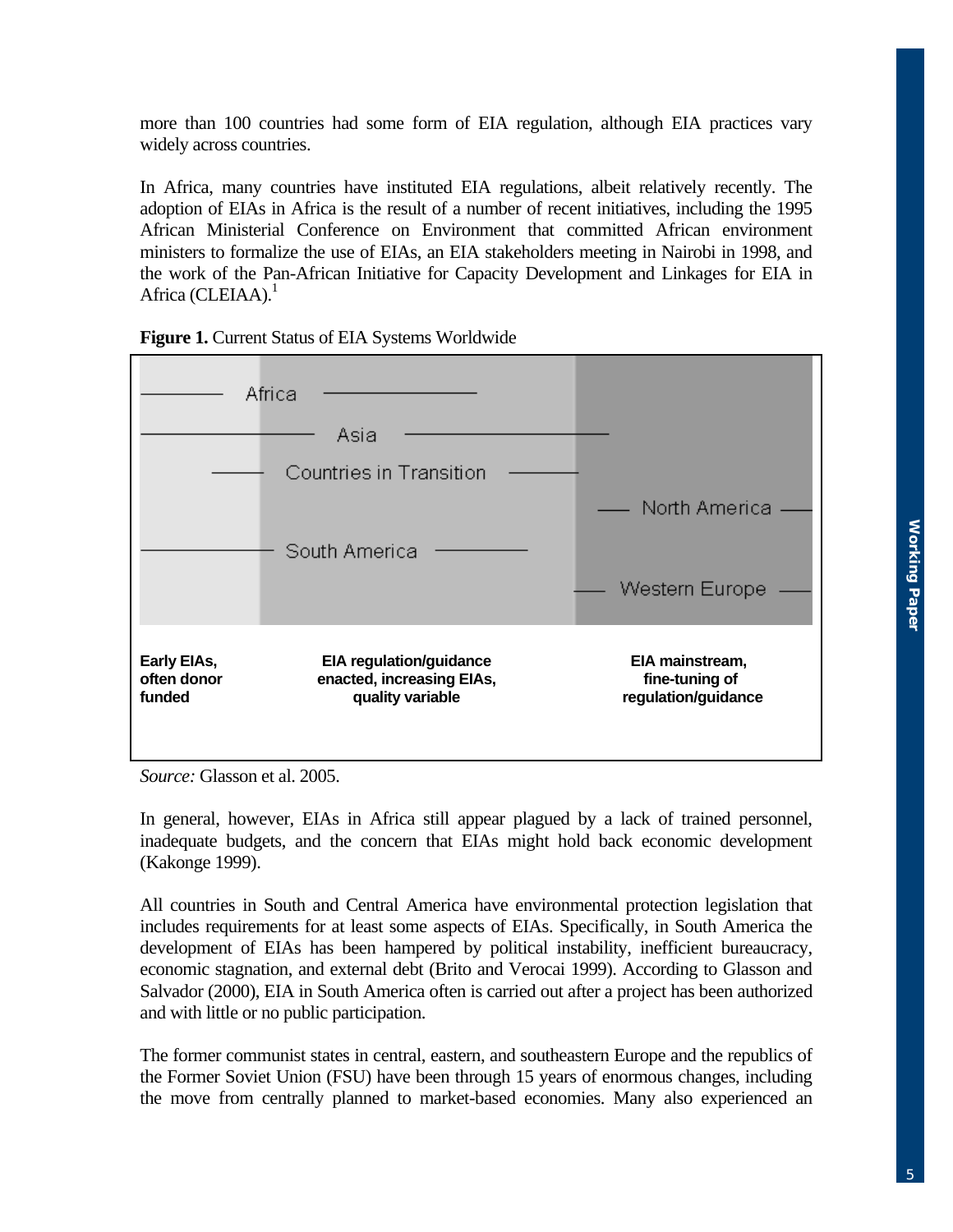economic crisis in the 1990s as part of this process. Environmental protection was not the highest priority for these countries at a time of radical transformation and crisis. However, as the central and eastern European countries move toward EU accession, they are working to harmonize their EIA legislation with the European Directives of 1985 and 1997. The countries of Southeastern Europe—Albania, Bosnia and Herzegovina, Croatia, Kosovo (UN administered territory), Macedonia, Montenegro, and Serbia—have relatively less developed EIA systems, but they also are starting to harmonize their EIA legislation with that of the EU (Dalal-Clayton and Sadler 2004; Glasson et al. 2005).

The FSU republics all inherited similar systems, based on the "state ecological expertise/review system" (SER), in which the environmental review process is undertaken either directly by the responsible environmental authority or through an appointed committee of experts (Cherp and Lee 1997; Rzeszot 1999; World Bank 2002). More recently, the FSU countries established EIA requirements (called OVOS or assessment of environmental impacts) alongside the SER system. Based on an extensive review of the evidence, Dalal-Clayton and Sadler (2004) concluded that although some of the FSU republics have improved their SER/OVOS systems compared to Soviet-era procedures, the environmental assessment systems of the majority of the Newly Independent States (NISs) suffer from lack of implementation and outdated residual legislation (Dalal-Clayton and Sadler 2004).

EIA regulations were established in most Asian countries in the 1980s and 1990s. The Asian countries vary in terms of legislation, ranging from none (Myanmar), to very recent and not widely applied legislation (Laos and Cambodia), to extensive and robust EIA regulation set within a broader planning framework (Japan, Hong Kong, South Korea).

Clive Briffett (1999) asserts that many EIAs in the poorer Asian countries are of inadequate quality, with poor scoping, poor impact prediction, and limited public participation. This is largely attributed to the fact that most of these countries are preoccupied with economic growth, and EIAs are considered potential brakes on economic growth. Additionally, EIAs are believed to discourage large infrastructure projects that are symbols of economic wealth (Briffett 1999).

#### **Diffusion of EIAs**

The spread of EIAs into less developed countries primarily is the result of external pressure by international conventions, international environmental organizations, the international donor community, and the international science community.

Ann Hironaka (2002) measures the distinct impact of such factors through a multiple regression analysis and finds that each of these influences is highly significant in explaining the adoption of EIA legislation in developing countries. Hironaka argues that, by comparison, domestic drivers for the adoption of better environmental protection have been relatively weak. That is due mainly to impoverished and uninformed citizenries and, in some cases, political repression. She concludes that because EIAs have been introduced into developing countries largely as a result of an internationally driven and mostly top-down process, they have been adopted more as a standardized, bureaucratized, procedural formality than as a real solution for intertwined environmental and socio-economic problems.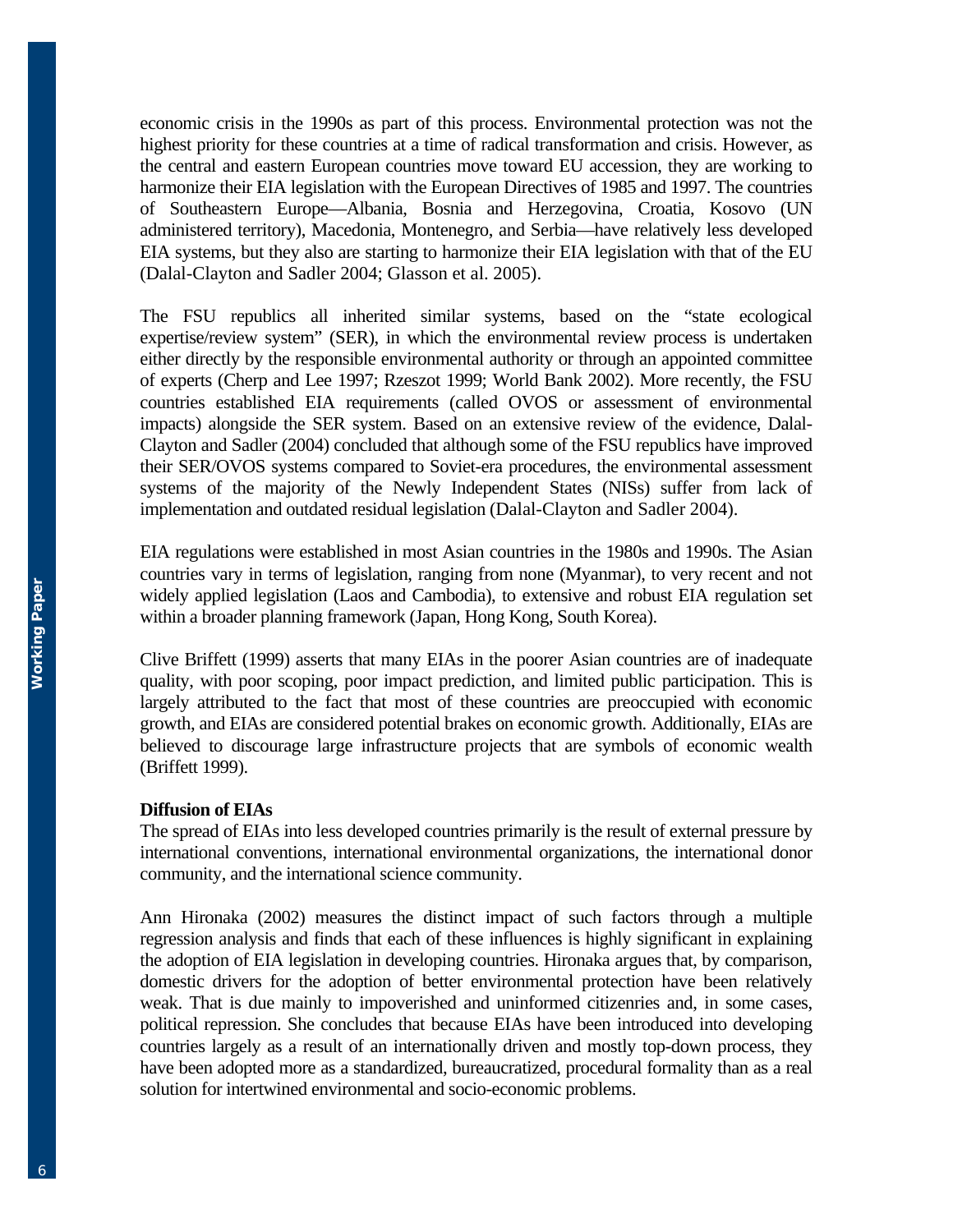Hironaka's study explains the adoption of EIAs in the Mekong River Basin countries well. There, multilateral and bilateral aid organizations (specifically the World Bank and the Asian Development Bank) have played a key role in bringing in EIA practices (Komatsu 1998). To some extent, this is to be expected as these organizations fund or implement many large-scale projects that pose considerable risk to the environment. In recent years, partly in response to continuous criticism from environmental NGOs, international lender organizations like the World Bank and the ADB have developed and harmonized their EIA procedures and guidelines to reduce impacts on the environment. They also have been involved in capacitybuilding for the implementation of EIAs in this region and elsewhere.

### **EIA and Mekong River Basin Countries**

The Mekong River Basin countries are China, Myanmar, Laos, Thailand, Cambodia, and Vietnam. As in other parts of the world, EIA systems and laws have been developed and implemented gradually across the region. EIA systems date from the early 1980s for China and Hong Kong, the 1990s for Thailand, Vietnam, and Cambodia, and 2000s for Laos. Little information is available for Myanmar; however, it is believed that no EIA legislation exists in the country.

Since their inception, most of the region's EIA regulations have been amended to expand coverage, enhance administration and public participation, and improve enforcement. The main features of these systems, including legislation, coverage, consideration of alternatives, public consultation, disclosure, and timing are summarized in Table 3. China, and to some extent Vietnam, have incorporated environmental assessment into higher levels of decision making, including policy and planning.

Implementation of EIAs in the Mekong region is very often too late, commencing when the major project decisions (including site, design, and construction preparation) already have been made, thereby rendering the EIA a mere formality. EIAs in the region also have been depicted as an exercise in rationalizing predetermined outcomes, rather than a means for providing independent and rigorous analysis upon which sound decisions are based (Manorom 2007).

Many observers have attributed these problems to a lack of political will reflected in asymmetries in institutional power (Tan 2004; Bruch et al. 2007). The environmental authority overseeing the EIAs frequently is under or politically inferior to and/or financially dependent upon another government institution or private proponent of the project. Furthermore, EIAs are often regarded by key decision makers at various levels of government as a disincentive to potential investors. A general preoccupation with economic performance in the Mekong countries frequently leads to trading longer-term environmental benefits for short-term economic gains.

When EIAs are implemented in time, an underestimation of social and environmental costs has been the norm, which in turn has led many local communities, NGOs, and academics to mistrust and question the validity of EIAs in the region (Manorom 2007). This underestimation is at least in part the outcome of insufficient incorporation of local perspectives on anticipated costs and benefits of projects. Public consultation and information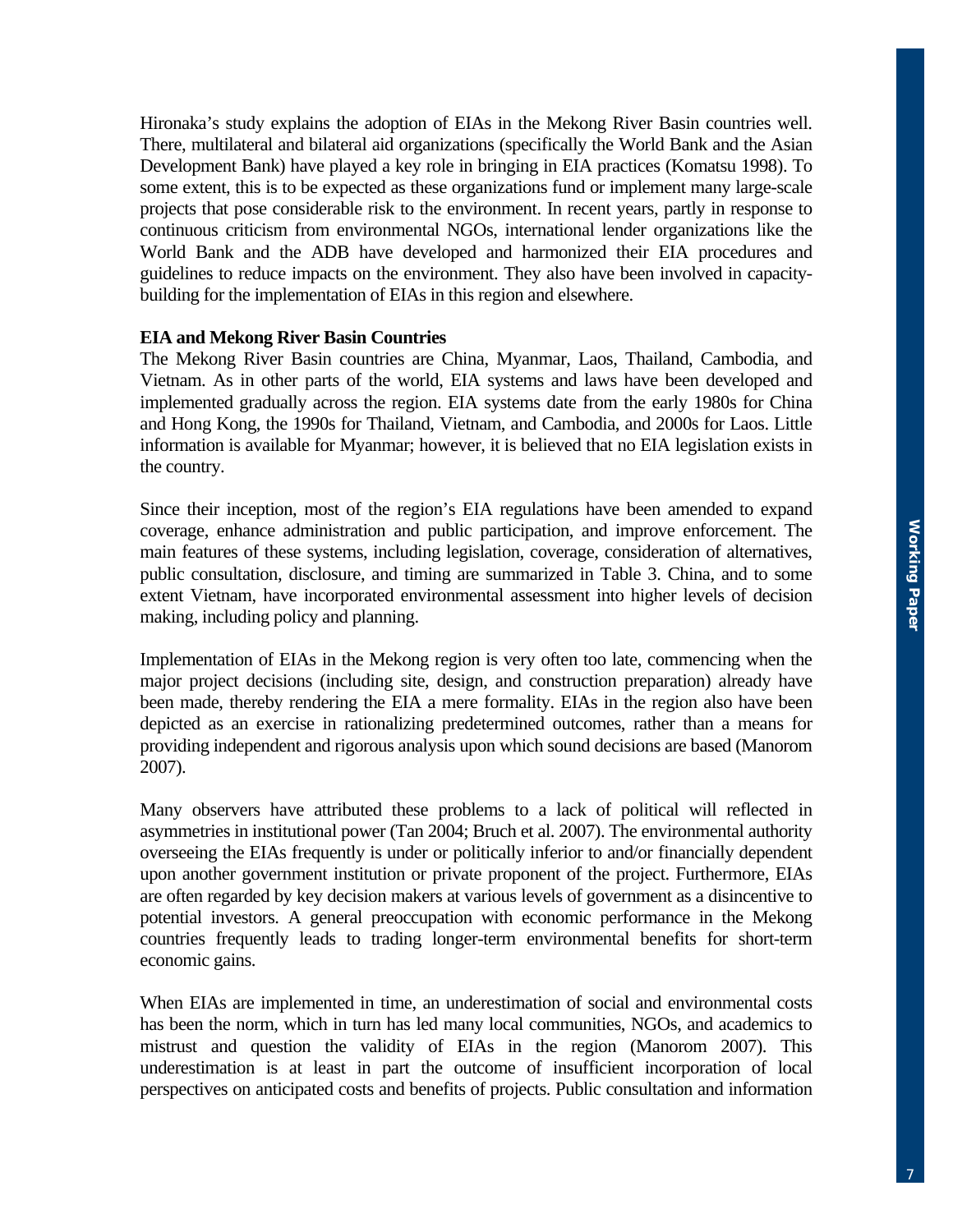# **Table 3. Summaries of Criteria of the EIA Systems in the Region**

| <b>Country</b> | Law/<br><b>Regulation</b>     | date | <b>Issued Oversight</b><br>institution                              | Scope/<br>coverage  | <b>Alternatives study</b>               | <b>Public</b><br>participation                           | <b>Information</b><br>disclosure         | <b>Clearance</b><br>timing                          | <b>Certification</b><br>of<br>consultants | <b>Follow-up</b><br>monitoring |
|----------------|-------------------------------|------|---------------------------------------------------------------------|---------------------|-----------------------------------------|----------------------------------------------------------|------------------------------------------|-----------------------------------------------------|-------------------------------------------|--------------------------------|
| Cambodia       | Sub-decree<br>on EIA          | 1999 | Ministry of<br>Environment                                          | Project             | N/A                                     | General statement<br>in the regulation                   | N/A                                      | 60 days                                             | N/A                                       | N/A                            |
| China          | <b>EIA Law</b>                | 2002 | National<br>Environmental<br>Protection<br>Administration<br>(NEPA) | Plan and<br>project | Stipulated in<br>technology<br>guidance | General statement<br>in the regulation                   | N/A                                      | 60 days                                             | In place                                  | Required                       |
| Lao PDR        | <b>EIA</b> Decree<br>No. 1770 | 2000 | Science, Technology<br>and Environment<br>Agency (STEA)             | Project             | Stipulated in<br>regulation             | Strict and concrete<br>requirements in the<br>regulation | Stipulated in<br>regulation              | 100 days                                            | N/A                                       | Required                       |
| Thailand       | NEQA,<br>B.E.                 | 1992 | Ministry of Natural<br>Resources &<br>Environment<br>(MONRE)        | Project             | Stipulated in<br>technical guidance     | General statement                                        | No provision<br>in current<br>regulation | 75 days<br>(for<br>privately<br>funded<br>projects) | N/A                                       | N/A                            |
| Vietnam        | Decree<br>175/CP              | 1994 | Ministry of Science,<br>Technology &<br>Environment                 | Plan and<br>project | Stipulated in the<br>regulation         | General statement                                        | No provision<br>in current<br>regulation | 60 days                                             | N/A                                       | N/A                            |

*Source*: World Bank 2006.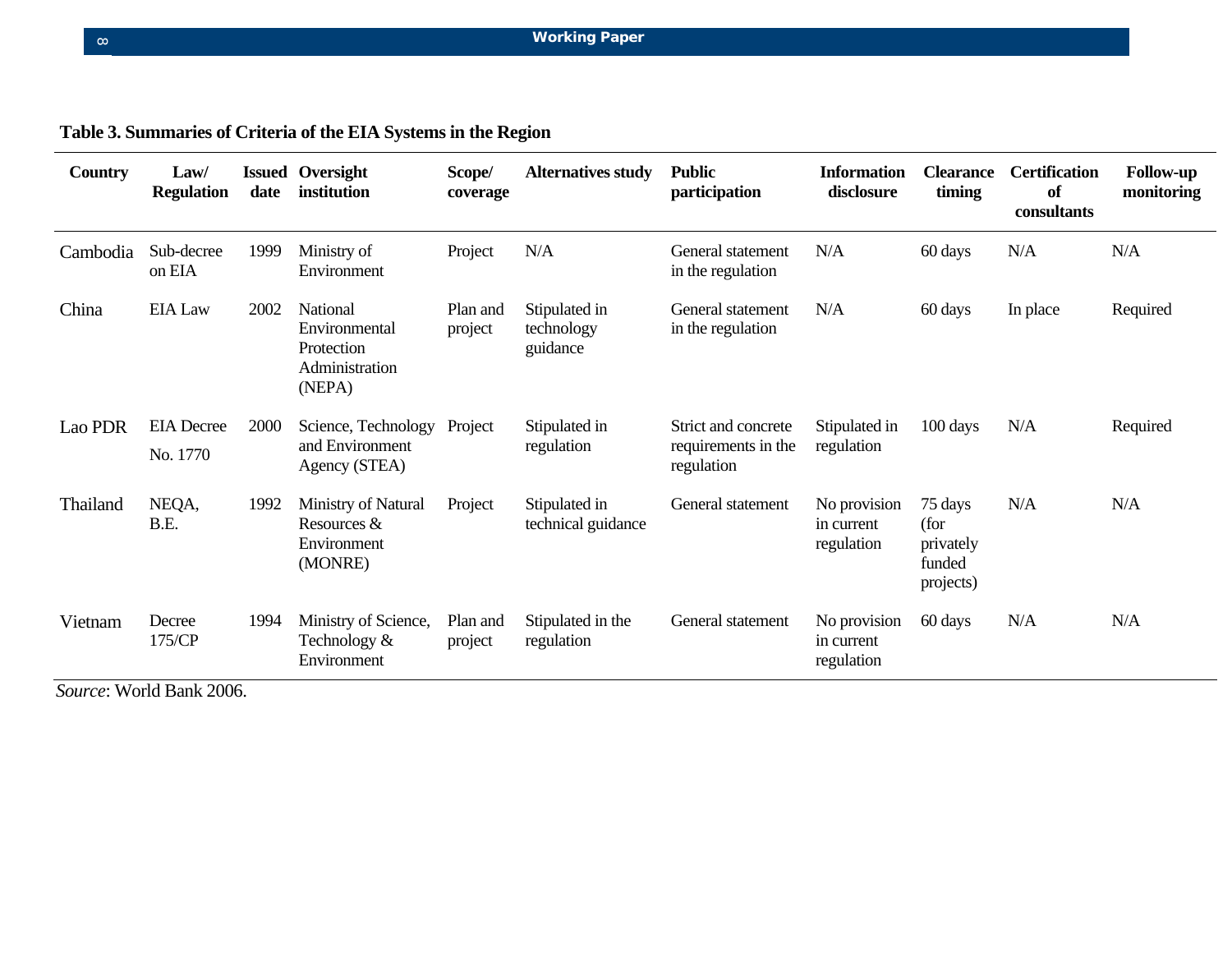disclosure aspects of the EIA process are particularly weak in the Mekong region despite the fact that the principles behind them are well expressed in the legal stipulations of almost all of the countries, Myanmar being the exception. Some observers (Glasson et al. 2005; Williams and Weale 2006) have attributed this to a tradition of top-down decision making. Others have cited citizenries that lack information and understanding about the process and the disincentive for participation when no actions are taken in response to issues raised by the public (Hironaka 2002; Buckley 2006).

Some observers also have noted that community or public representation by NGOs without direct involvement of affected communities often does not fully articulate or represent the interests of those communities. This has led to the "People's EIA" approach, which aims to facilitate greater local and public participation in the EIA process by "creating a space where local people can frame and articulate their needs, values, and priorities" (Stærdahl et al. 2004; Thongchai and Pantumsinchai 2004; Manorom 2007).

Thus far, this framework has been applied only in the Hua Na irrigation project in Thailand, but its potential seems great. For the irrigation project, the process began with the establishment of a grassroots committee comprising local villagers and local academics to gather information from and provide information to the local villages. The framework or mechanism proved able to incorporate both local and scientific knowledge. For example, by overlaying community natural resource maps with project study maps, it was possible to determine the extent of impact from inundation if the dam were built. As a result of such deliberations, the local community and public were well informed about the potential impacts of the project and could voice their objections, leading to the project being put on hold (Manorom 2007).

Lack of coordination among governmental agencies for EIA implementation occurs at the central government level and between central and local government levels in the Mekong region. In the cases of Cambodia, Thailand, Vietnam and, to a slightly lesser extent, China, the authority bestowed upon the environment ministry as the responsible body for formulating and implementing the EIA often is trumped by more powerful, often sectoral, ministries such as the Ministry of Agriculture, Forestry, and Fisheries in Cambodia; the Ministry of Agriculture and Cooperatives in Thailand; the Ministry of Planning and Investment in Vietnam; and the National Development and Reform Commission in China (Zhang 2007). As many projects involve multiagency supervision, effective coordination for implementing EIAs is rare. In addition, a lack of coherence between the practices advocated by the EIA appraisal body at the central government level and the actual practices at the local level seems to plague China and Vietnam (Wang et al. 2003; Tan 2004).

Resource limitation also plays a significant role in explaining the lack of EIA implementation, particularly in the poorer countries where the concerned government agencies lack funds to regularly collect baseline data and information about the current state of their environment and natural resources. A lack of qualified staff in government agencies also hinders EIA implementation in the Mekong region (Tan 2004).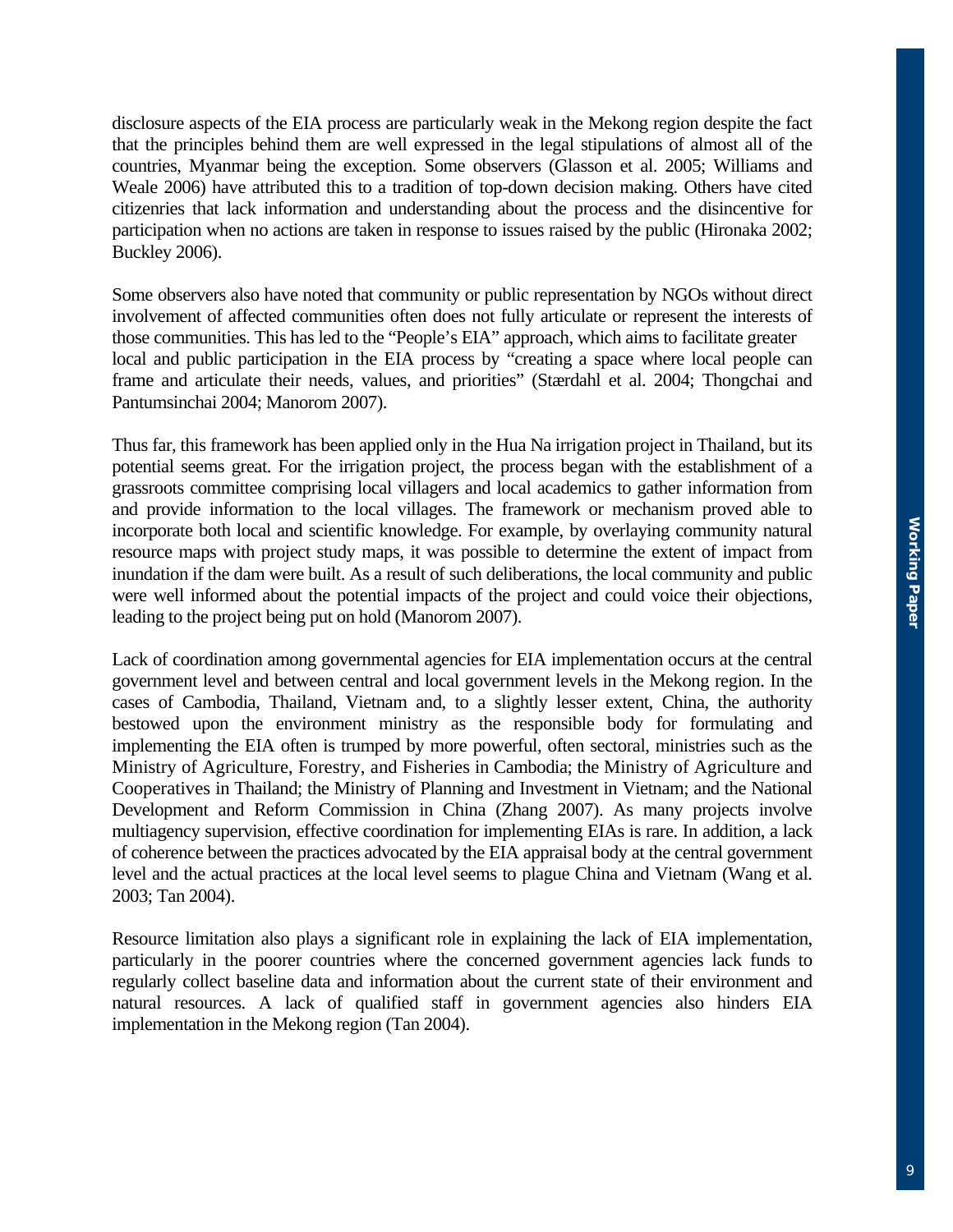## **Country Case Studies**

What follows is a more detailed, country-by-country look at the EIA systems in the Mekong basin countries.

## *China*

In China, EIAs are part of the Environmental Protection Law that was adopted provisionally in 1979 and finalized in 1989 (Wenger et al. 1990). In 2002, the stand-alone Environmental Impact Assessment Law was passed and became effective as of September 1, 2003. Accordingly, an EIA is required for any project that can have negative environmental impacts, regardless of which sector the project may fall under (e.g., agriculture, industry, forestry, energy, water, transportation, urban development, tourism, or natural resources). Projects with foreign capital face the same environmental management requirements as those undertaken using domestic funds.

An EIA in China must contain the following information:

- Project summary,
- Environmental status of the project site,
- Impacts of the project on the surrounding environment,
- A cost-benefit analysis of the environmental impacts,
- Recommendation of responding environmental protection measures,
- Technical and economic comments on the feasibility of environmental protection measures, and
- Measures to maintain water and soil quality when applicable (Zhong 1999; XinhuaNet 2002).

Ensuring consistency and quality in the EIAs is complicated by the trend toward greater decentralization, allowing local governments more discretion in interpreting national legislation and regulations to suit local situations and meet local needs. However, local governments face two major economic disincentives in implementing EIAs: lack of funding to oversee EIAs and a need to compete for investments.

The quality of EIAs at the local level also suffers from a lack of qualified, licensed EIA assessors. Unlike large-scale projects, there is usually no competition among qualified EIA assessors in the bidding process for smaller projects. A limited number of licensed EIA assessors creates an inherent conflict-of-interest problem in which the few licensed EIA assessors or contractors favor the position of the developer in their assessment in order to win business on the developer's future projects (Wang et al. 2003).

The EIA Law passed in 2002 has specific requirements for public participation under Articles 11 and 21. Public hearings or other forms of public consultation are required to get community and expert feedback on a project or construction that is likely to have environmental impacts, with the exception of "projects of confidentiality according to national code." Despite the explicit requirements of Articles 11 and 21, scholars observed that public participation in EIA processes was still very limited (Wang and Dien 2005). This was attributed to three main factors: the Chinese institutional context, lack of funds, and the large population.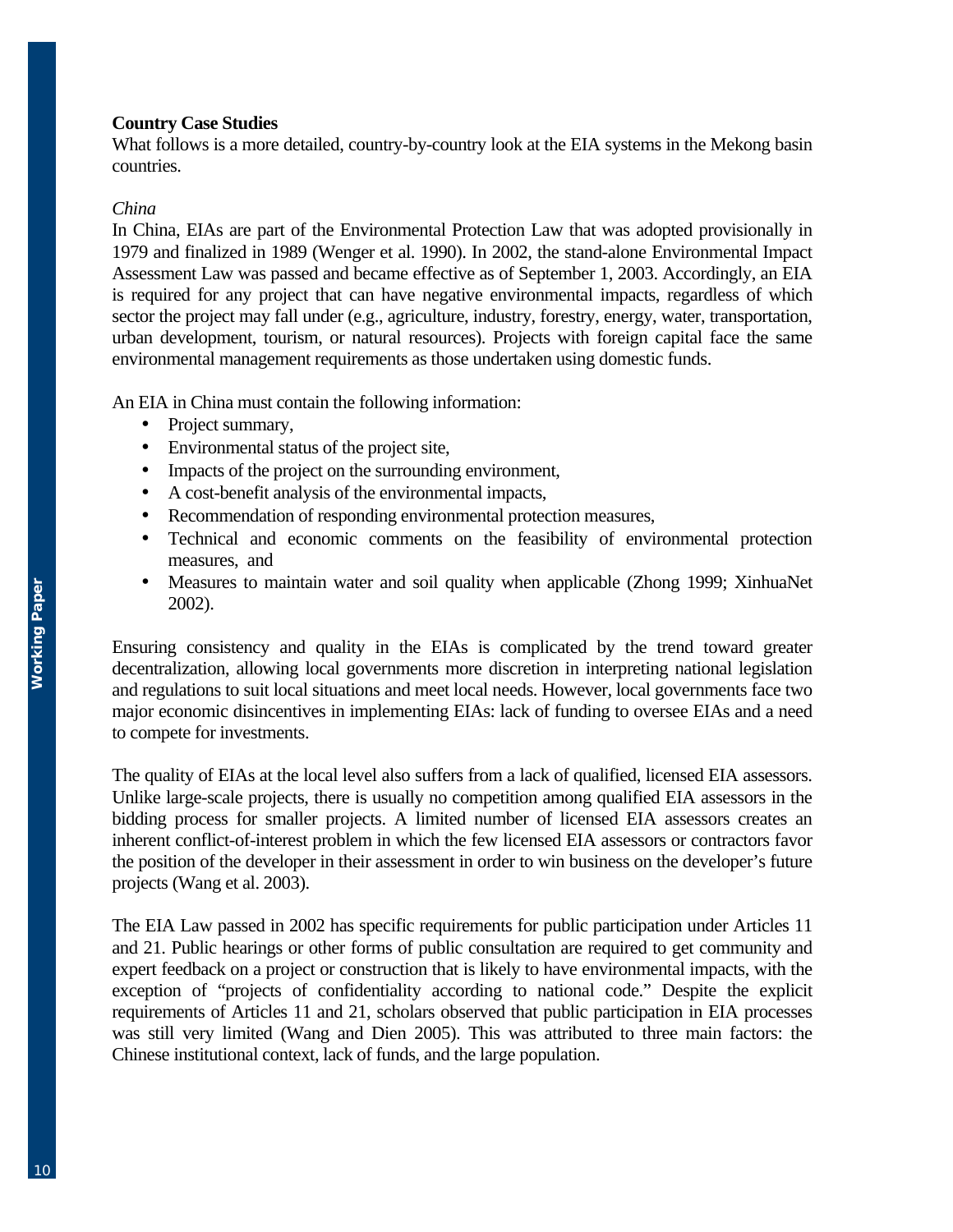The institutional context refers to a lack of legal infrastructure for civil participation despite recent laws, policies, and talks to encourage such participation. For instance, even though there are policies that protect the rights of local farmers to voice concerns and defend their rights, the Chinese legal system does not provide channels for exercising these rights. Villagers in most communities in China lack formal education and are unfamiliar with concepts such as due process. Many villagers do not even know what a lawyer is, according to Li Bo, who is the head of the Center for Biodiversity and Indigenous Knowledge, one of the few influential environmental NGOs in China (Buckley 2006).

To date, public participation is inadequate or nonexistent in spite of the fact that the Chinese government passed two new laws concerning public participation (one in 2004 and another in 2006) to supplement the 2002 EIA law. In the "Interim Measures on Administration Permission Hearings for Environmental Protection," promulgated by the State Environmental Protection Administration (SEPA) in 2004, the procedure for public involvement in the EIA was laid out in greater detail than what was specified in the 2002 law. The new regulation specifies who can appoint the chair of EIA hearings, eligibility requirements for organizing a hearing, and procedures on how to organize a hearing. The 2004 law also provides an official channel for the public, especially those who are directly affected, to voice their concerns (Wang and Dien 2005). In addition, the new "Interim Measures on Public Participation for Environmental Impact Assessment," passed in 2006, extends the scope of public participation to cover projects that were delayed for more than five years and projects that have undergone a major change in terms of scale, location, process, and/or environmental safeguards.

Both the 2004 and 2006 supplementary laws were precipitated by the large and growing number of environmental disputes; severe pollution prompted some 51,000 public disputes in 2005, which "caused a great threat to social stability," according to SEPA (Xinhua News Agency 2006; Beech 2006; Agence France-Presse 2006). It is perhaps relatively early to judge whether these laws have benefited local community interests, but thus far most scholars agree that no significant change in public participation in the EIA process has occurred (Wang and Dien 2005; Zhu and Sun 2007).

Recently, there have been a few positive signs with regard to EIAs in China. First, two environmentally and socially controversial projects were suspended pending improved EIAs, including a paraxylene chemical project in Xiamen and a high-speed magnetic levitation train project linking Shanghai and Hangzhou (Xinhua News Agency 2007a; 2007b). Soon after the suspensions, the vice-minister of the SEPA, Pan Yue, speaking at an urban management symposium in Beijing, emphasized the importance of having a formalized mechanism for involving the public in the EIA process. Pan recognized that a systematic process for involving the public in environmental assessments is still missing in China. He cited an environmental governance project by the World Bank as a good model for China to follow. This World Bank project, which began in 2000 and has been applied to Jiangsu and Hebei Provinces, is said to have encouraged multistakeholder involvement and improved the transparency of local policymaking (Zhu and Sun 2007).

Since 2005, SEPA also has sought to enforce EIA laws through an administrative measure called regional permit restrictions. In China, cities and national power-generating groups are authorized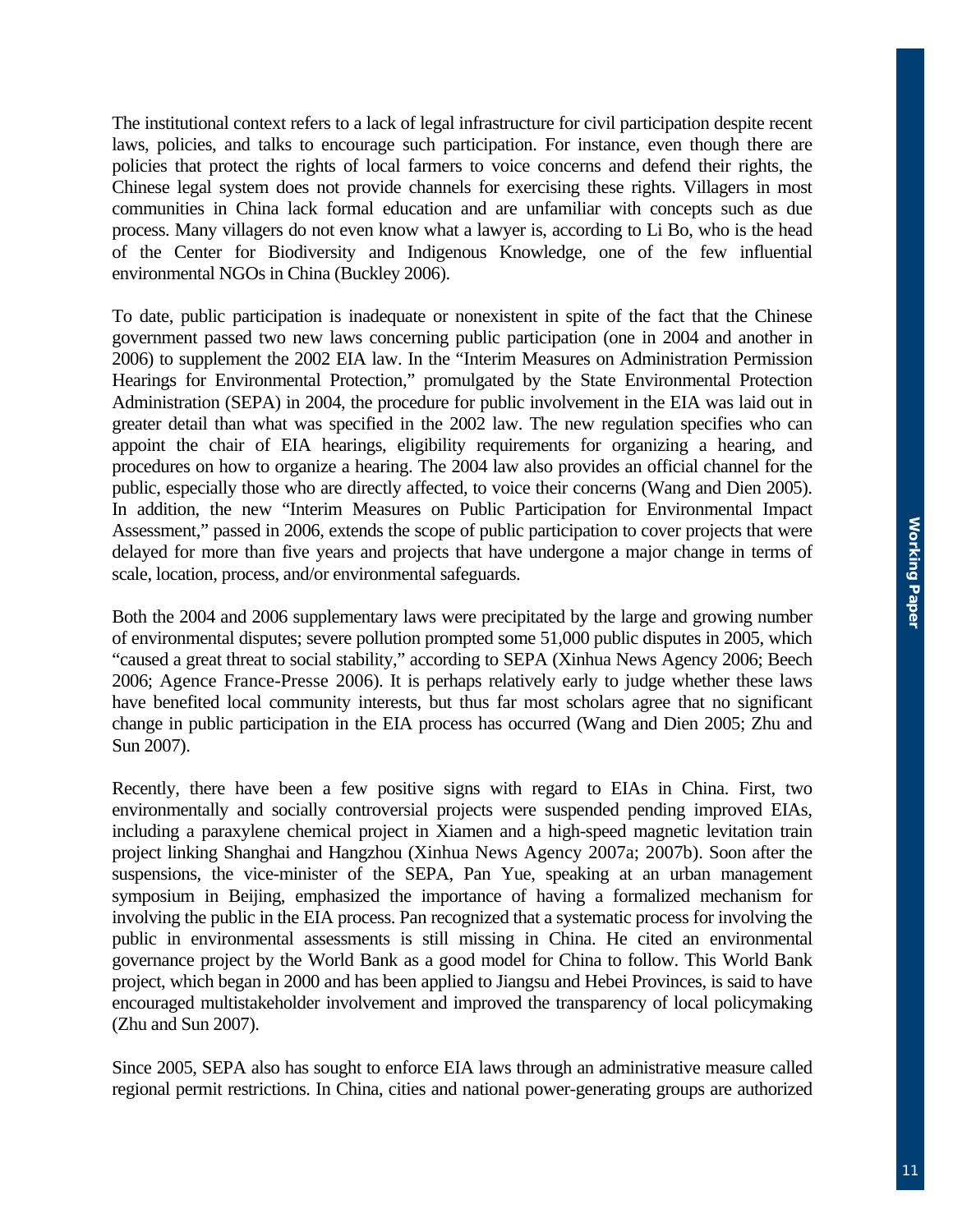to approve EIAs. The regional permit restrictions have led to a number of suspensions of such rights. To restore such rights, the cities had to bring their new construction projects into compliance, while the national power-generating groups had to bring their existing facilities into compliance. Thus far, the regional permit restrictions seem to have been effective (Zhang 2007).

#### *Cambodia*

The legal requirements for EIAs in Cambodia are set out in the 1996 Law on Environmental Protection and Natural Resource Management (Chapter III) and the 1999 Sub-Decree on Environmental Impact Assessment.

As illegal logging is the most important environmental issue in Cambodia, the EIA laws were established in large part to help improve forestry management. Additionally, several laws were enacted in the early 2000s pursuant to conditions relating to land use and forest reform laid down by the World Bank for the release of Structural Adjustment Credit loans. These include a moratorium against logging announced in January 2002, the 2002 Forestry Law, and the Community Forestry Sub-Decree in 2003. The 2002 Forestry Law prescribed new EIA requirements and provisions for private sector and community participation in forestry. The 2003 Sub-Decree granted local communities the legal right to manage traditional forests and set terms for community-based forestry management.

In reality, however, the implementation of these laws has been ineffective, as evidenced by the continued and massive illegal logging occurring in protected forest areas. It is rumored that illegal logging by companies persists because of the backing of some powerful politicians. While the Forestry Law requires concessionaires to produce Strategic Forest Management Plans and Environmental and Social Impact Assessments, the government has reportedly been willing to accept assessments of extremely low quality by allowing, in some instances, recycled assessments. The lack of EIAs in the forestry area despite the string of new laws also is attributed to inherent weaknesses in the new Forestry Law and a flawed institutional framework. The new Forestry Law contains a major weakness by making no distinction between "natural" and "planted" forests (Tan 2004). This leads to a loophole through which logging companies can simply claim to be engaging in reforestation when they first destroy villagers' community forests, grazing land, commons, and fallows and then replace them with fast-growing trees that are often of alien species.

The Ministry of Environment (MoE), which is in charge of environmental assessments, has remained a relatively powerless agency in natural resource matters, especially when compared to the Ministry of Agriculture, Forestry, and Fisheries. This is not helped by the fact that the 1999 Sub-Decree on EIA lists "other government agencies" as stakeholders in the EIA process (along with community representatives and NGOs) who can openly challenge an EIA. The role of the MoE is especially minimal in the forestry sector, where environmental assessments are most needed (World Bank 2006). The agency that *is* authorized to oversee the implementation of the Forestry Law and the 2003 Sub-Decree on EIA is the Ministry of Agriculture, Forestry, and Fisheries, a ministry with a track record of pro-development policies in the forestry sector (Tan 2004).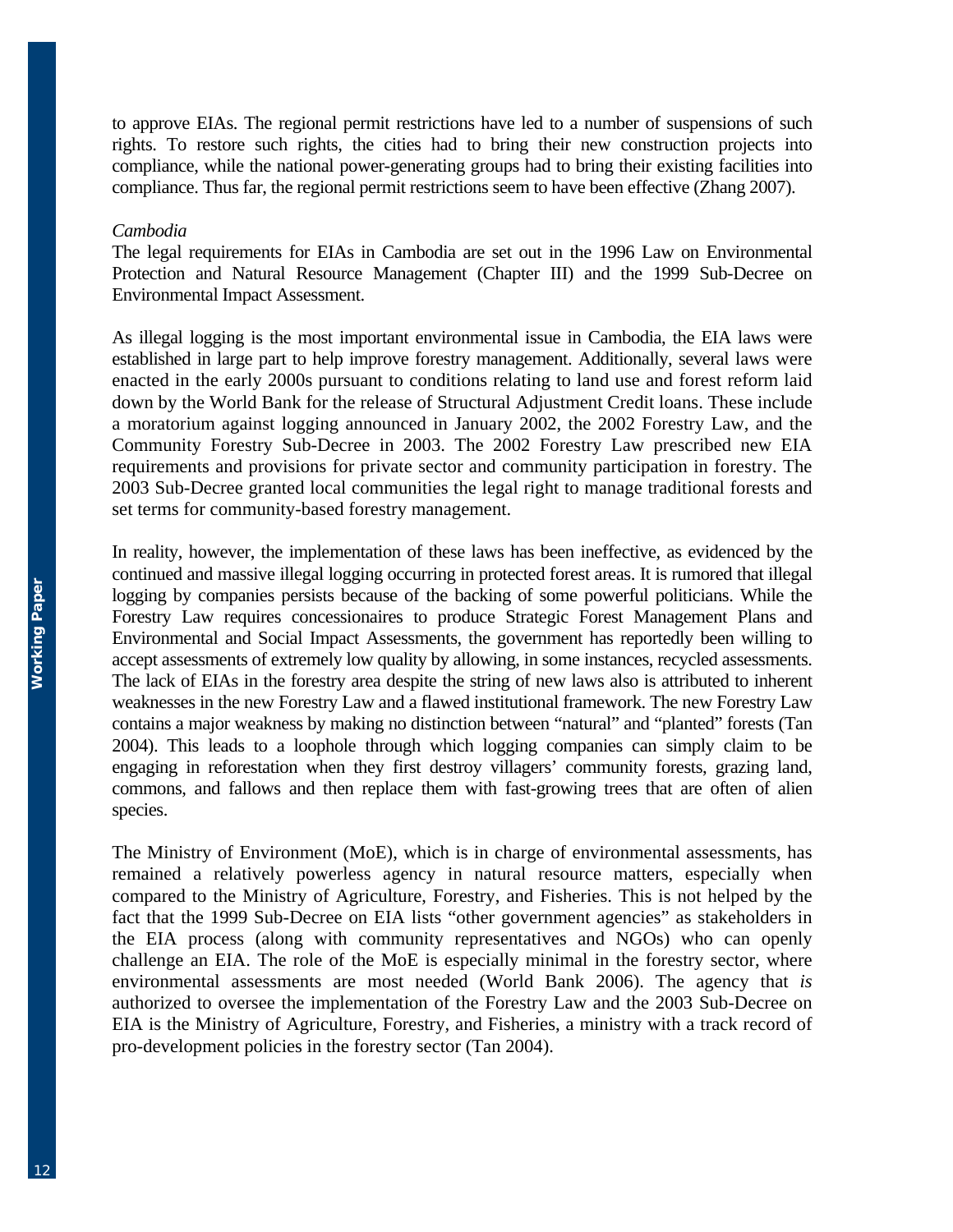With respect to public participation, public involvement is "encouraged" in the EIA decree (Article 1) but no concrete requirements are stipulated. Additionally, the decree contains no requirements for consideration of alternatives or information disclosure (World Bank 2006).

## *Laos*

Environmental legislation, regulations, and guidelines were developed relatively recently in Laos, although the Lao Constitution of 1991 already acknowledged the need for environmental protection, requiring that "environmental assessments give particular attention to the assessment of potential positive and negative socio-economic impacts of project development" (World Bank 2006). The Law on Environmental Protection, passed by the National Assembly in 1999, was elaborated in 2002 by an implementation decree. The resultant provisions require that all projects and activities with potential environmental impacts (including social impacts) go through an assessment process prior to approval and implementation. Article 8 of the provisions, however, allows the relevant ministries to develop their own EIA guidelines and standards, thus allowing the assessment process to vary by ministry.

The most significant EIA guidelines thus far were developed in late 1999 when the Science and Technology Environment Agency (STEA), established directly under the prime minister's office after the Earth Summit in 1992, advised the Ministry of Industry and Handicraft (MIH) to develop and implement EIA regulations for hydropower projects. The MIH followed up with the Regulation on Implementing Environmental Assessments for Electricity Projects, the Environmental Management Standard on EIA for Electricity Projects, and the Draft Social Impact Assessment for Electricity Projects in Laos. According to a recent World Bank survey of EIA practices in Southeast Asia, EIAs can be considered the centerpiece of environmental management in Laos (World Bank 2006).

Laos requires EIA documentation and protocols similar to other developing countries, including the requirement for public involvement. Specifically, the EIA report must include a description of the existing socio-economic and natural environment in the potential area(s) affected by the project. The report also has to identify and describe the environmental, social, and economic impacts of the project, and compare them to the impacts of one or more feasible alternative scenarios. The following language, however, seems to contradict the general intent of assessing potential social impacts of projects: "Impacts concerning culture, landscape, gender and climate are not explicitly included in what needs to be identified and described in the EIA" (World Bank 2006).

With regard to public involvement in the EIA process, three parties are jointly responsible; the STEA, the agency directly responsible for the project, and the project developer.<sup>2</sup> The fact that public involvement is the joint responsibility of three entities could be potentially problematic, as the coordination alone could be daunting. Meaningful public involvement also might be hampered by the difficulty in assigning accountability.

In Laos, there are stipulations for continuous project monitoring and evaluation by the overseeing environmental unit, a practice unparalleled in the region. Monthly reports are produced and shared with STEA at the national level as well as with its regional and local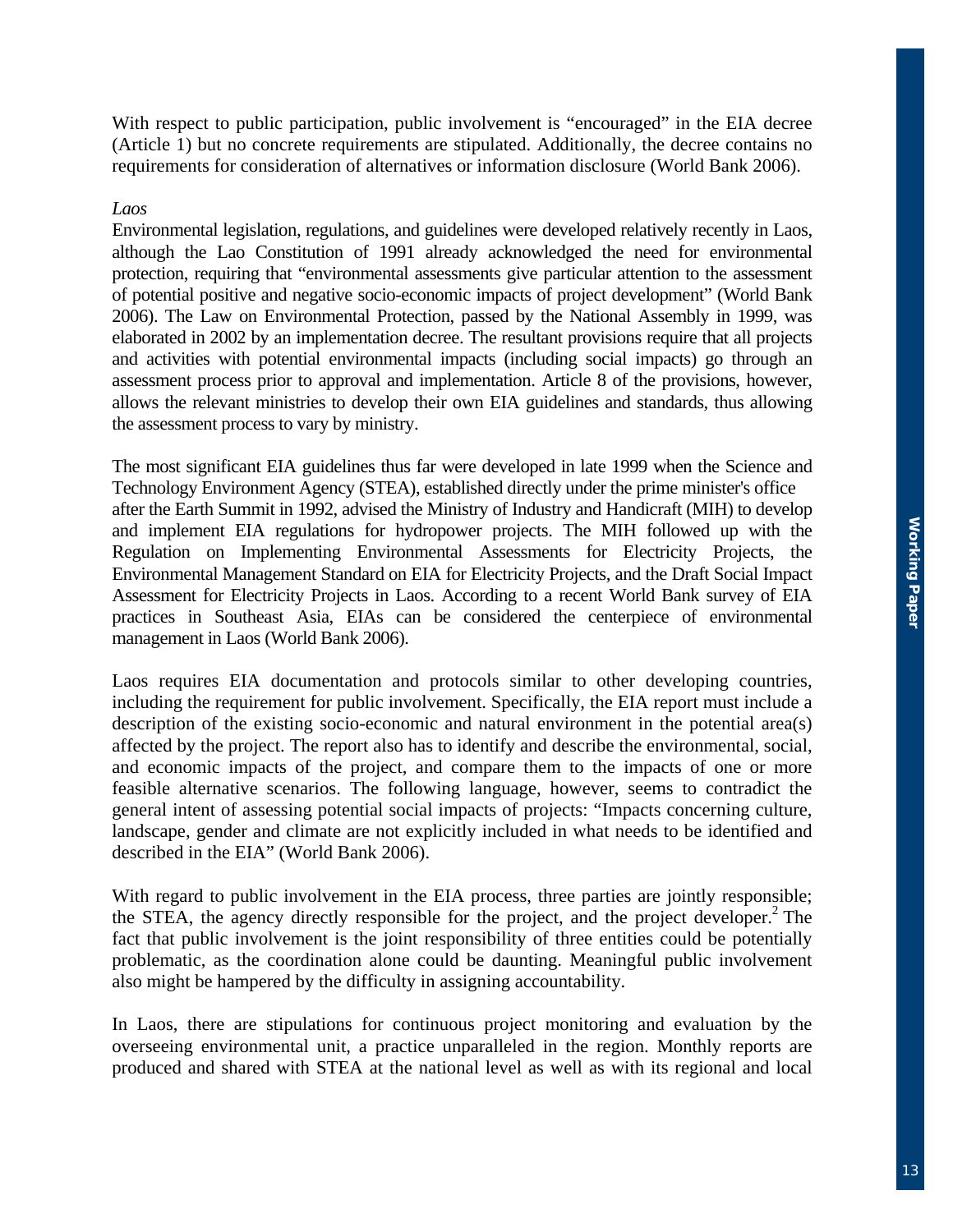offices and the environment management and monitoring units of other relevant ministries (World Bank 2006).

While the legal stipulations for EIAs in Laos compare well with those of countries that engage in best practices in this area, the real test is their actual implementation in relation to an ambitious series of hydropower projects. In general, the consensus seems to be that the actual implementation of EIAs has been weak.

The EIAs conducted for a series of hydro projects prior to 1999 were considered highly inadequate by international environmental NGOs, especially the International Rivers Network (International Rivers Network 1999). These included the EIAs for the Nam Theun-Hinboun hydropower project, the Nam Leuk hydropower project, the Nam Theun 2 hydropower project, the Houay Ho hydropower project, the Xie Pain-Xe Namnoi hydropower project, and the Xe Kaman 1 hydropower project. The more recent EIAs do not appear to have blazed a new trail. There are a huge number of hydropower and transmission projects being planned that either have not been accompanied by an EIA or have had some sort of assessment with no public input or community involvement (Lao National Committee for Energy n.d.; Hubbel 2007).

#### *Thailand*

In Thailand, the environmental protection effort was bolstered in 2002 by the creation of the new Ministry of Natural Resources and Environment (MNRE). Previously, environmental functions were exercised by the Ministry of Science, Technology and the Environment. In October 2003, one of the main government agencies in charge of the environment, the Office of Environmental Policy and Planning, was formally reconstituted under the MNRE as the Office of Natural Resources and Environmental Policy and Planning (ONREPP). One of ONREPP's most important tasks is to review EIAs required under the law.

As in the case of Cambodia, the Thai ministry in charge of environmental protection and EIA implementation is weaker than other ministries. The MNRE has sought to establish its credentials and influence within the government vis-à-vis powerful sectoral ministries more predisposed toward natural resource exploitation. An example is the conflict between the Ministry of Agriculture and Cooperatives (MAC) and the MNRE over issues of logging and forest protection (Tan 2004).<sup>3</sup>

The recent controversy over how to deal with abandoned teak wood from illegal logging attests to this. MAC's position was that these logs should be auctioned, while MNRE objected to auctioning as this would only encourage illegal loggers to engage in more depredations. Since the logs were illegally felled in national parks and wildlife sanctuaries that are within MNRE's purview, MNRE would seem to have the authority to determine the outcome of the logs. However, that did not prove to be the case.

The EIA process overseen by ONREPP is subject to the institutional power struggle highlighted above. The EIA process in Thailand also suffers from other weaknesses. For example, only state-funded projects are required to go through the more rigorous process (Stærdahl 2004). Moreover, the scope of projects covered by the EIA process is considered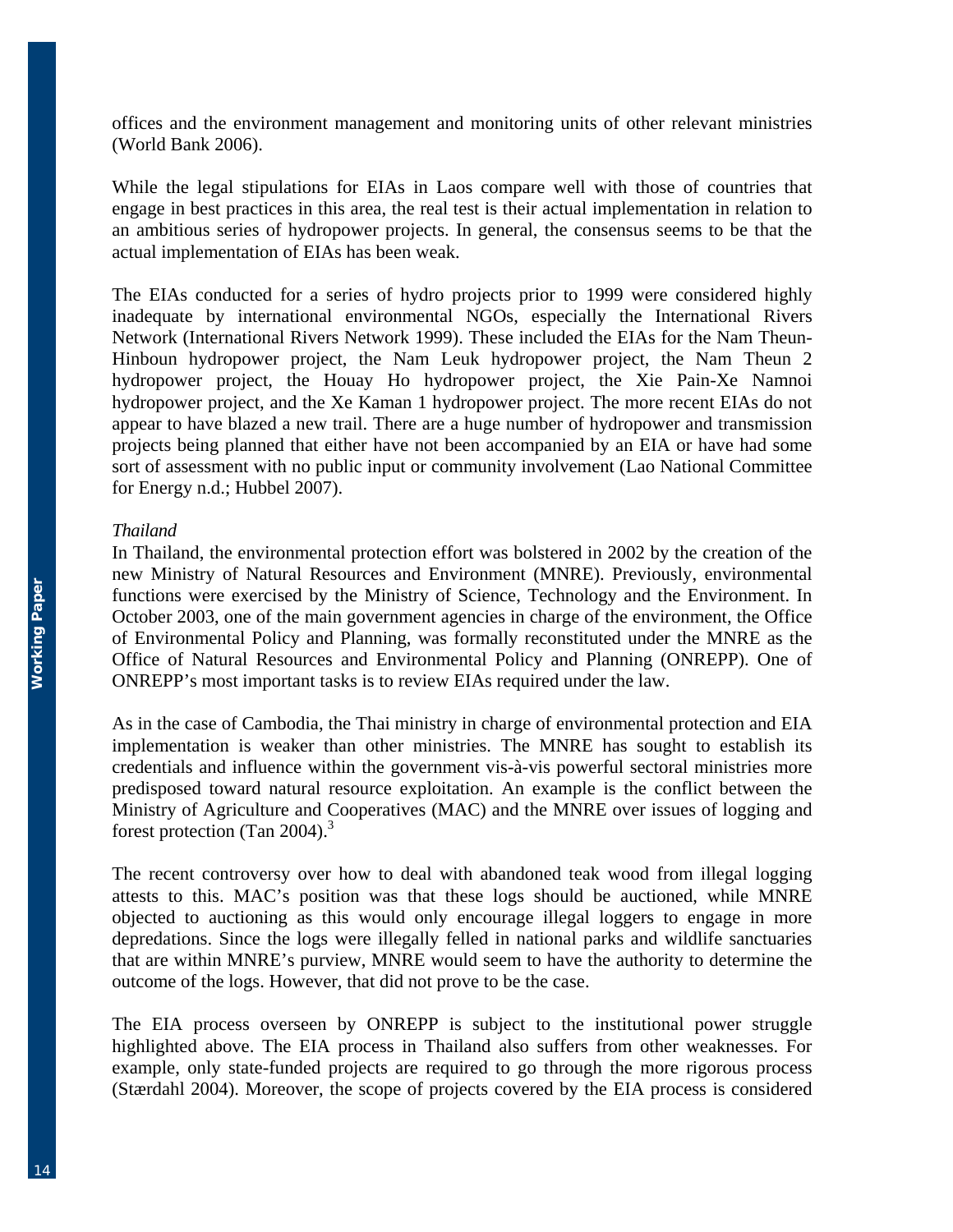too narrow in regard to both the scale and the type of projects to which it is applied (Stærdahl 2004; World Bank 2006). Additionally, the process is extremely time-consuming, with some attributing it to the limited resources of ONREPP. MNRE also is widely perceived as weak in monitoring the environmental mitigation plans, facilitating public involvement, and hiring qualified consultants (Tan 2004). The lack of public involvement has been attributed to the tight government-controlled process where the review of EIA studies remains the prerogative of government agencies and government appointed-committees, with extremely limited avenues for genuine public participation. This is true with respect to both public and private sector projects (Manorom 2004; World Bank 2006).

EIAs for high-profile projects such as the Thai-Malaysian gas pipeline, the coal-fired power plants in Prachuap Khiri Khan, and the potash mining activity in Udon Thani are reportedly of poor quality. In light of such complaints, a blacklist of questionable consultants was created. MNRE also has been trying to overhaul the EIA process by requiring greater accountability of consultants, more public participation, and adopting measures to prevent companies from resubmitting applications for projects already turned down (Tan 2004; Pantumsinchai and Panswad n.d.).

#### *Vietnam*

The EIA process in Vietnam was first formulated by the Law on Environmental Protection in 1993 and later supplemented by various decrees. The main problem with the EIA process in Vietnam is that government officials and project proponents are involved only in the initial approval phase. The same level of official interest is not present in the implementation phase or when remedial measures are needed after a project gains approval.

This is, in part, due to the lack of capacity by the Ministry of Natural Resources and Environment (MNRE), established in 2002, and its local offices, to ensure compliance (Severinsson 2004; Tan 2004). At the same time, the procedures for enforcing compliance are vague, and incentives, whether of the carrot or stick variety, are largely absent.The country's criminal law, for instance, includes environmental provisions but has not been integrated into the enforcement of EIAs.

As in the case of Cambodia and Thailand, there also is a power struggle over EIAs within the government, particularly between the MNRE and the authority approving the project's budget (typically the Ministry of Planning and Investment, or MPI). Furthermore, a 1997 amendment weakened environmental consideration in relation to development projects by moving the requirement for an EIA from the earlier stage of determining project feasibility to the later stage of technical design. This allows a project to be approved *before* an EIA is conducted.

This incongruity has been attributed to the inconsistencies in two overlapping decrees governing the EIA process, with one allowing project approval before an EIA, and the other requiring an EIA before project approval. The two approaches were championed by MPI and MNRE, respectively, reflecting the competing interests of the two agencies. The resulting confusion is said to have benefited pro-development interests (Tan 2004).

This is not helped by a lack of coordination among different levels of government. The MNRE departments in charge of EIA approvals, chiefly the Department of EIA Appraisal, have poor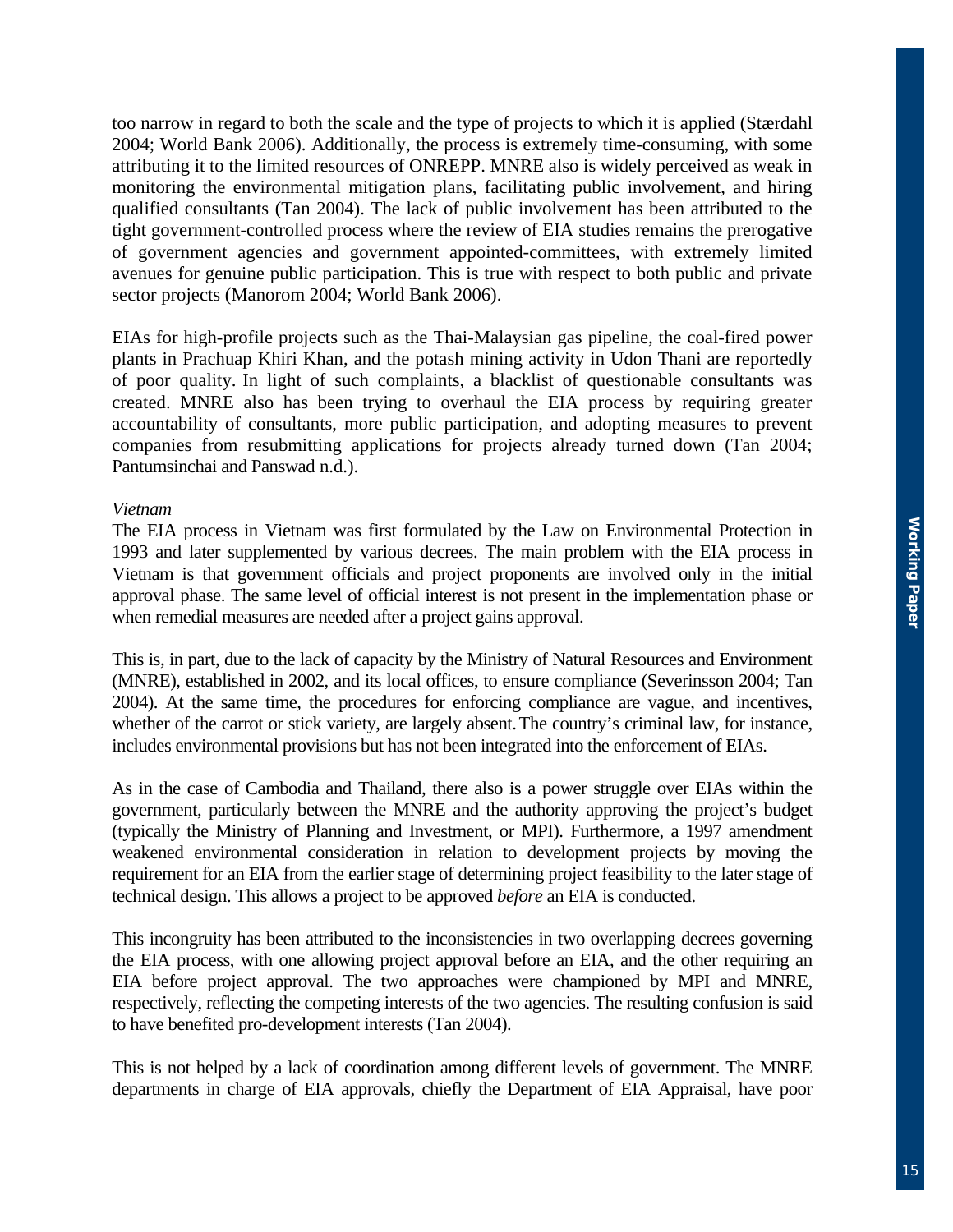coordination with their provincial counterparts. The existing jurisdictional framework allows provincial authorities to approve certain projects, despite inconsistency with regulations at the national level. There also are limited opportunities for public participation and consultation in Vietnam, a problem endemic in the region as a whole.

# **The Relationship Between EIAs and Environmental Security**

# *Consequences of Poorly Executed EIAs*

As a result of the problems delineated above, examples abound of EIAs that were poorly executed or never took place in the Mekong River Basin region. In the case of the Pak Mun and Rasi Salai dams on the Mun River in northeast Thailand, entire communities lost their sources of livelihood to costly yet flawed projects (Manorom 2007). Mega projects in Laos like Nam Theun 2 and Nam Theun 3, and the 3S projects (Sekong, Sesan, and Srepok) in Laos, Vietnam, and Cambodia have involved EIAs with very limited public involvement (Hubbel 2007; Hirsch 2007).

Yet, environmental assessments at the project level are by far the principal means for assessing the potential environmental and social impacts of projects in the Mekong River Basin region.<sup>4</sup> Indeed, few countries in the region (China, and to a lesser extent, Vietnam) apply strategic environmental assessments (SEAs)—assessments that go beyond the project level—and they have begun applying them only recently. 5

Given that the Mekong basin countries share the longest river in Southeast Asia, the Mekong, which begins in Tibet and flows through southwest China, Myanmar, Laos, Cambodia, Thailand, and Vietnam, there also needs to be a regional EIA process that considers the transboundary environmental, social, and economic impacts of important water-related projects. This need is particularly urgent in view of the ambitious agenda of water projects in the region and the fact that 80 to 90 percent of the basin's population relies directly on the Mekong for water and livelihoods. As an example of what already is taking place in the region in the absence of adequate transboundary environmental impact assessments, the Yunnan provincial government in China has begun building a cascade of eight dams on the Mekong river (known as the Lancang River in China). There also are multi-country efforts (China, Laos, and Myanmar in the north; Cambodia, Thailand, and Vietnam in the south) to enable larger commercial fleets to navigate the river through the removal of shoals, rapids, and reefs. Some of these developments already have caused serious ecological, economic, and even health problems in various communities, creating concerns about further deterioration of living conditions.

To date, a few transboundary EIAs, known as transboundary impact assessments (TIAs), have been generated for Mekong related projects. In general, however, these studies not only have reflected the same weaknesses of the EIAs in the region but also highlighted the complexity of intraregional political dynamics.<sup>6</sup> One example of this is the TIA conducted for the Navigation Channel Improvement Project of the Lancang-Mekong River. The EIA was prepared in 2001 by a joint group of EIA specialists from China (six representatives), Laos (three representatives), Myanmar (one representative), and Thailand (four representatives). As in the case with EIAs, the quality of a TIA can be gauged by comparing the impacts predicted by the TIA and the actual impacts of the project.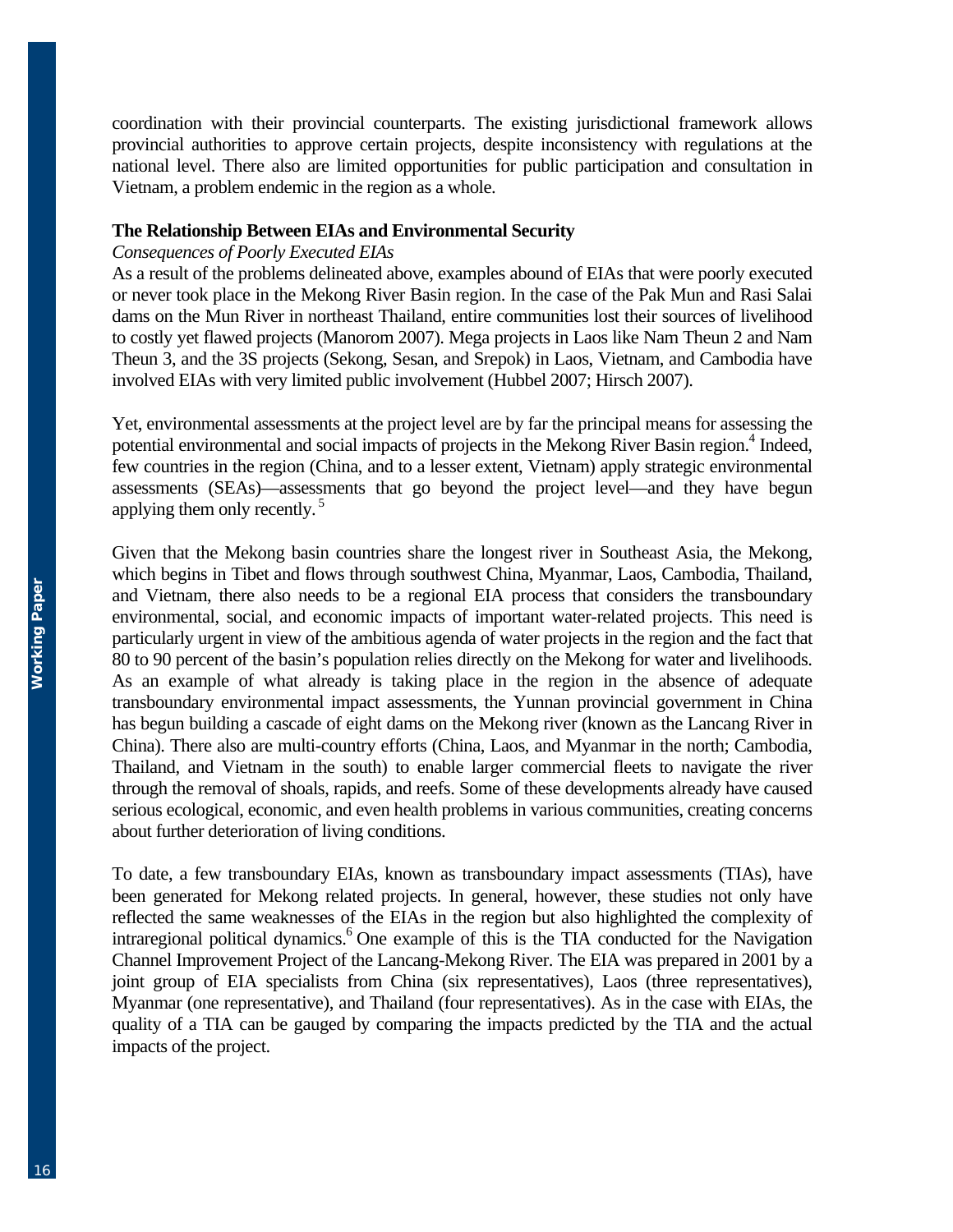In this instance, the TIA significantly underestimated all major impacts, from water quantity, water velocity, and soil loss and erosion to socioeconomic effects. With regard to the socioeconomic impacts, the study had predicted a "positive" change for the communities when in fact there was a negative impact. The inconsistencies between the predicted and observed effects can be attributed to two factors endemic to TIAs in the region: 1) selective coverage of impact area not reflecting the actual potential impact area; and 2) a general underestimation of impacts, both environmental and, especially, socioeconomic. The TIA examined only 3 rapids for associated water velocity and flow changes, although the project involved the removal of more than 60 rapids and about a dozen scattered reefs. Even more astonishing was that based on an assessment of these three sites alone, the study concluded that "it is very clear that waterway improvement produces very small impact" (Mirumachi and Nakayama 2007). The TIA made no mention of specific social impacts on the different communities. Instead, broad predictions regarding the impacts on the quality of life of all of the communities were made by citing the advantages of increased opportunities for improving living conditions. In reality, the socioeconomic impacts included large vessels swamping anglers and hindering fishing in a major port of Thailand; illegal trade of wildlife, timber, and drugs on the Lancang-Mekong boundaries; loss of arable riverbed; and a dwindling number of fishermen in Thailand (Mirumachi and Nakayama 2007; Bruch et al. 2007).

The two TIAs for the Yali Falls Dam project on the Sesan River in Vietnam reflect a similar pattern. The Sesan River is one of the largest tributaries of the Mekong River and one of the top three rivers in Vietnam for hydropower potential. The two assessments covered only a tiny eightby-one kilometer area downstream from the dam, thus failing to address any impacts in most of the affected area. In actuality, the dam's environmental and socioeconomic effects extended to much more distant areas both within Vietnam and further south in Cambodia, including a province in Cambodia some 250 kilometers downstream from the dam. The assessments grossly underestimated impacts from material losses (livestock and fishing), damage to water quality, negative effects on aquatic ecology, and adverse consequences for human health.

The case of the Yali Falls Dam illustrates additional factors posing challenges in relation to the quality of TIAs in the region: the lack of information sharing among the basin countries and the generally low priority placed on long-term environmental and socioeconomic effects. With respect to problems of information sharing, Vietnam did not provide detailed data to Cambodia about water releases from the Yali Falls Dam. This increased the vulnerability and flood damage experienced in downstream Cambodian villages, with some villages now experiencing intensified flooding as many as three times per year during the rainy season.

The current situation in the region is characterized by policymaking that allows short-term economic benefits to trump other considerations, and is at the root of the low priority afforded environmental and social implications. This is especially true when the consequences are borne predominantly by rural or less powerful groups. Economic growth through hydropower exports and imports has led Laos, Cambodia, and to a lesser extent China, to play down the importance of the environmental and socio-economic well-being of the more remote regions within and outside their borders.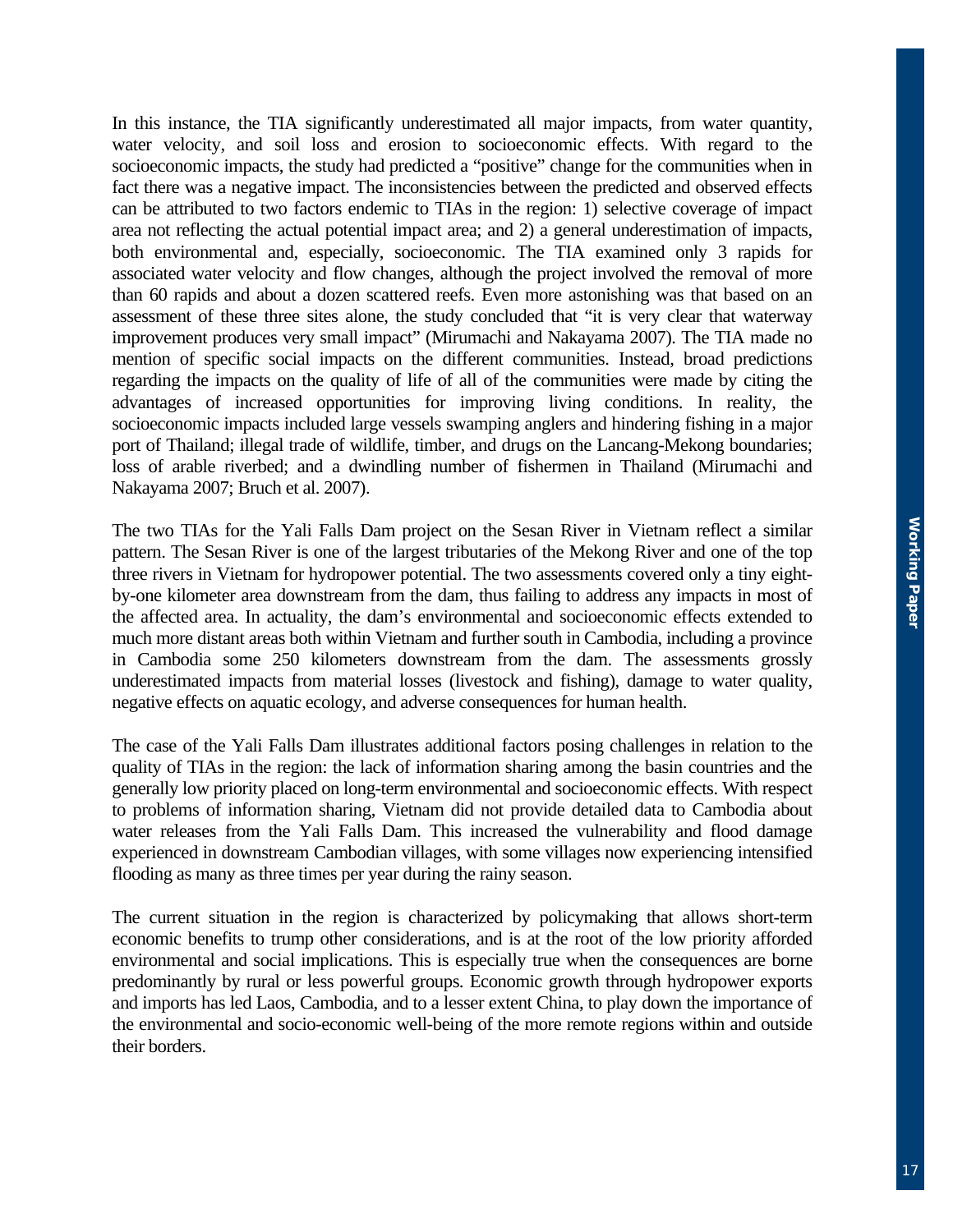Cambodia is said to "not want to know" what the real assessment of environmental and socioeconomic impacts of the Yali Falls Dam in Cambodia and Vietnam might be so as not to have to deal with them (Wyatt and Baird 2007; Bruch et al. 2007). The fact that the downstream countries (Laos, Thailand, and Vietnam) are slated to be the beneficiaries of power from dams that Laos continues to build partly explains why these countries have not spoken up loudly against China's own plans for building numerous dams. China also has offered to assist the downstream countries in developing power transmission lines, an additional reason for these countries to refrain from resisting Chinese development projects. Laos already relies on hydropower as its main source of export revenues. Thailand is the main recipient of hydropower from Laos, and Vietnam is another beneficiary of what will be an extensive hydropower transmission network.<sup>7</sup> China has joined in the effort by promising assistance for a power transmission network involving Laos, Vietnam, and Thailand.

However, without information sharing and without a genuine commitment to preventing negative environmental and socioeconomic impacts, the prospects for improved EIAs and TIAs are likely to remain poor. This is regrettable given the opportunity that TIAs can provide for greater regional cooperation. As evidenced by the case of Lake Victoria TIA in eastern Africa, EIAs can lead to institution-building for long-term collaboration and cooperation on transboundary resource(s) management between or among neighboring countries (Sikoyo and Goldman 2007; Bruch et al. 2007). The United Nations Economic Commission for Europe (UNECE) has highlighted TIAs as a tool for regional and international cooperation (UNECE 2007).

## *Implications for Environmental Security in the Mekong River Basin*

The current trends regarding water-related development projects in the Mekong Basin region carry multiple security implications. In essence, environmental degradation from the ambitious lineup of large-scale projects poses significant threats to national security by undermining human security that, in turn, can trigger social and economic instability.

The decision to pursue such projects has both external and internal origins in relation to the affected countries. The former is a manifestation of the power asymmetry in the region. The ecologically, economically, and politically weaker states (Cambodia, Vietnam, and Laos) have a great need for economic investment and development opportunities, which the richer countries (China and Thailand) can supply but at potentially large costs to the long-term interests of their weaker neighbors. The negative long-term implications, in turn, can perpetuate, if not aggravate, the power asymmetry.

In terms of conflict potential, while the governments of Laos, Cambodia, and Vietnam may not oppose the multiple water development projects involving China and Thailand, their populations already are suffering, and will continue to suffer, from the negative environmental, social, and economic consequences of badly conceived development projects. Discontent also may arise from the failure of community benefits to materialize as promised. Such grievances, exacerbated by additional projects coming on line, will continue to infuse resentment against the upstream states that ultimately can lead to serious conflict.

The preoccupation of Cambodia, Vietnam, and Laos with economic development has driven these countries to not only be less critical toward projects initiated in the upstream countries (China and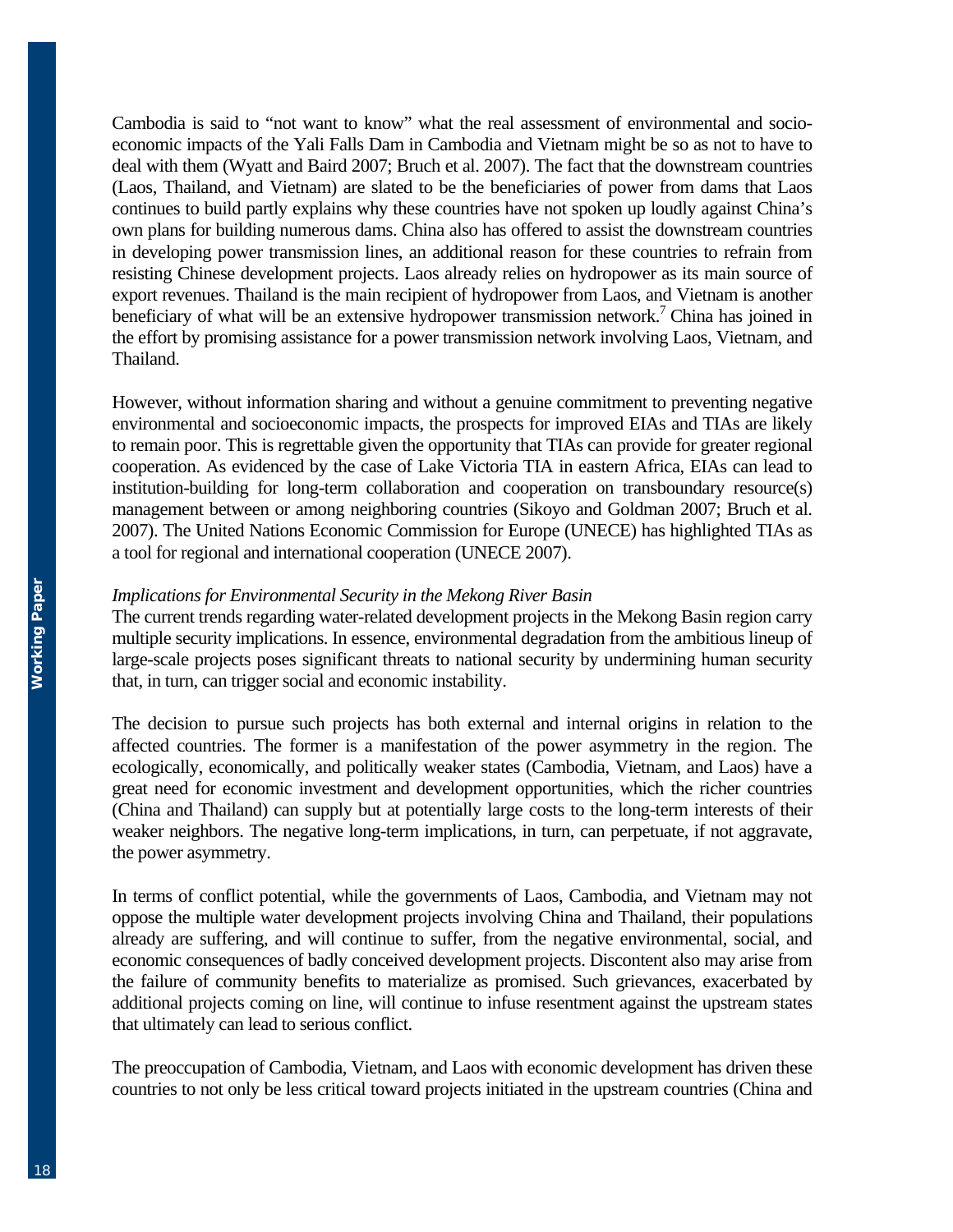Thailand), but also to engage in environmentally and socioeconomically questionable projects themselves. Although these countries are at an embryonic stage with respect to civil society development, the risk of environmental conflicts in general may be heightened by the growing awareness among communities of linkages among environmental quality, human well-being, and basic human rights. Such awareness is aided by the emergence of a powerful international network of anti-dam and community rights advocacy groups ready to lend support and resources to local communities in developing countries (Conca 2006).

In Laos, the risk of water conflicts is rising as a result of the increasing development of hydropower projects that have unanticipated (in terms of the EIAs used in the region) and unaddressed adverse environmental and socioeconomic impacts. The likely future competition from China for power exports may reduce Laos's capacity to use the earnings from such exports to improve human security. China's Yunnan province is planning to build 14 hydropower projects by 2020, and, like Cambodia, also is eyeing Thailand as its export destination (PhonNgern 2007).

On the other hand, the richer states in this equation, China and Thailand, are not free of risk for environmental conflicts. With more developed civil societies in the region, both the Chinese and Thai governments have seen large-scale protests, some even violent, by their own citizens against the building of dams on the tributaries of the Mekong River (Imhof 2000).<sup>8</sup>

## **Conclusion**

Environmental assessments should lead to development decisions informed by knowledge of the range of potential environmental and social impacts—direct, indirect, interactive, and cumulative. Projects that move forward with little or no consideration of such impacts are leading to an increasing number of protests, in some cases violent. There is a growing awareness among communities all over the developing world regarding the connection between the environment and livelihoods as well as the implications of this nexus for human rights. The likelihood of conflict is particularly high when environmental assessment practices are weak and there is a surge of projects with significant potential environmental and social impacts. Such is the case in many regions in the world today, notably, but not exclusively, the Mekong River Basin.

In the Mekong region, environmental insecurity is likely to worsen if environmental assessment practices do not move closer to the standards set by international best practices. If current trends continue, ambitious hydropower and other water-related projects (navigation, irrigation, etc.) will escalate the risk of potential conflicts due to power asymmetries among the Mekong states and growing environmental and human insecurities that will be borne by the millions of people dependent on the Mekong.

#### **Recommendations**

*International donors, regional bodies, and international financial institutions should:* 

- Continue to provide technical assistance in developing and/or improving the regulatory frameworks governing EIA/TIAs and assist countries in elaborating or improving technical guidelines for EIA/TIA.
- Help build capacity to conduct effective EIAs/TIAs by focusing research on additional case studies, particularly concerning the management of international watercourses.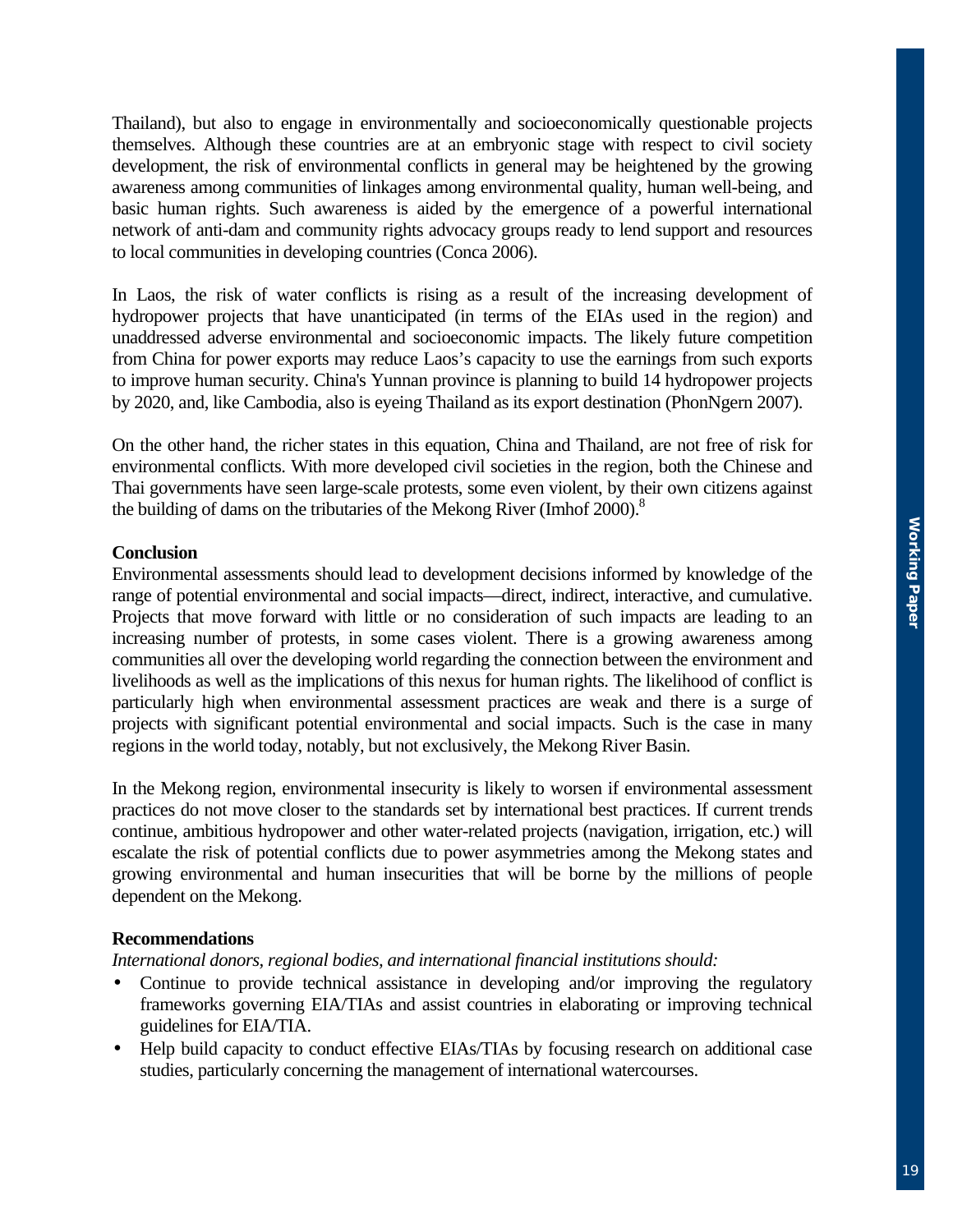## *Civil society organizations, including NGOs, should:*

Recognize their crucial role in involving the public, especially potentially affected communities, in the EIA/TIA process. Such involvement has been proven to lead to higher quality EIAs/TIAs.

## *Academic institutions should:*

• Recognize that they play a crucial role in providing external, independent review. Such a review can be important, especially in controversial projects, adding objectivity and rigor to the EIA/TIA process.

# *National governments in the Mekong River Basin should:*

- Officially recognize throughout their bureaucracies that environmental integrity is tied to the nation's long-term economic, political, and human security.
- Close the gaps between current EIA practices and international best practice standards.
- Pursue a diplomacy that recognizes that cooperation, especially among countries downstream from China, offers the best chance of positive outcomes with respect to water projects involving China.<sup>9</sup>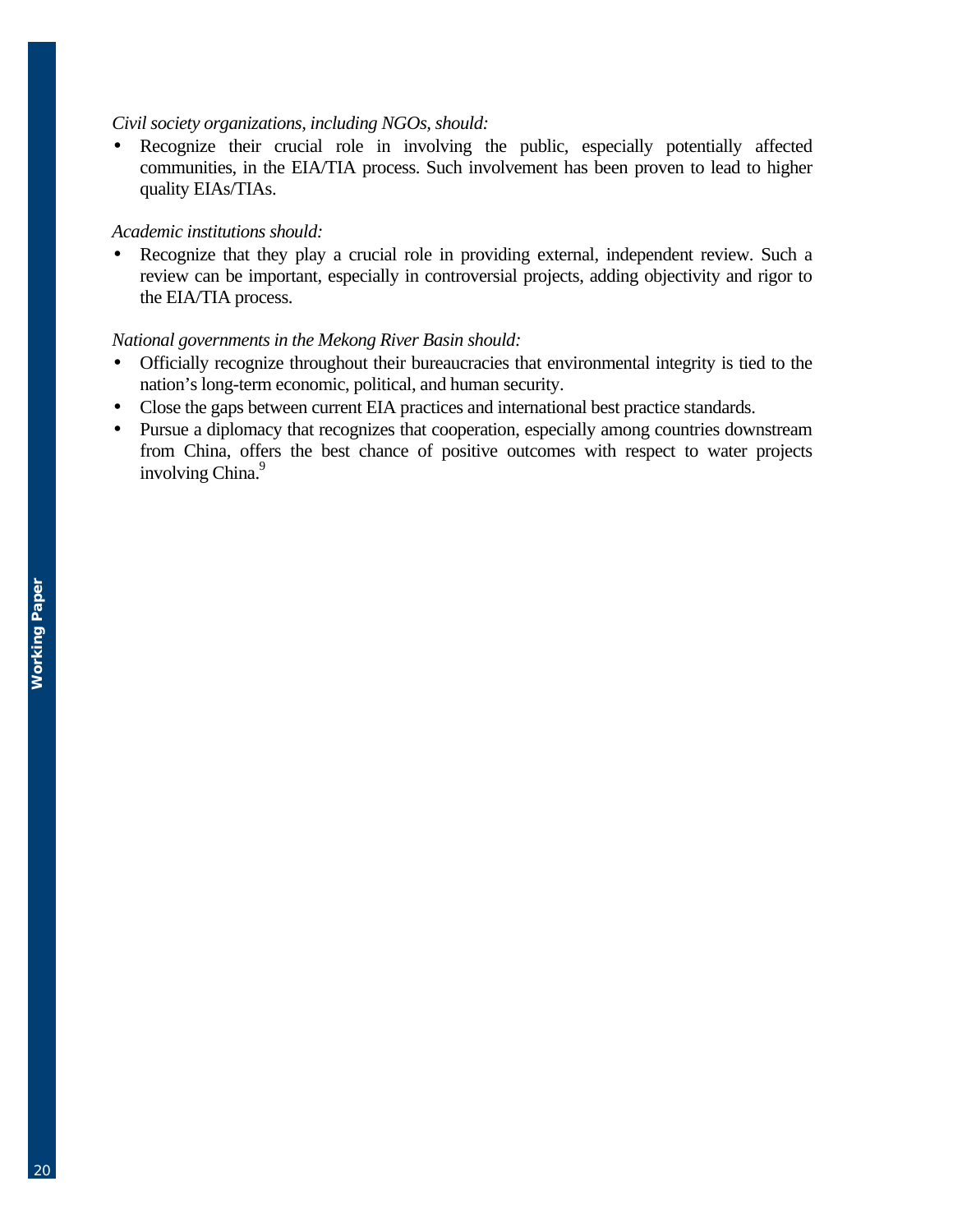*Jennifer Li* is a research associate at the Foundation for Environmental Security and Sustainability. Please send your comments and feedbacks to jli@fess-global.org.

*The author would like to acknowledge the research assistance provided by Chloe Yang, a research intern at FESS, in the preparation of this paper.*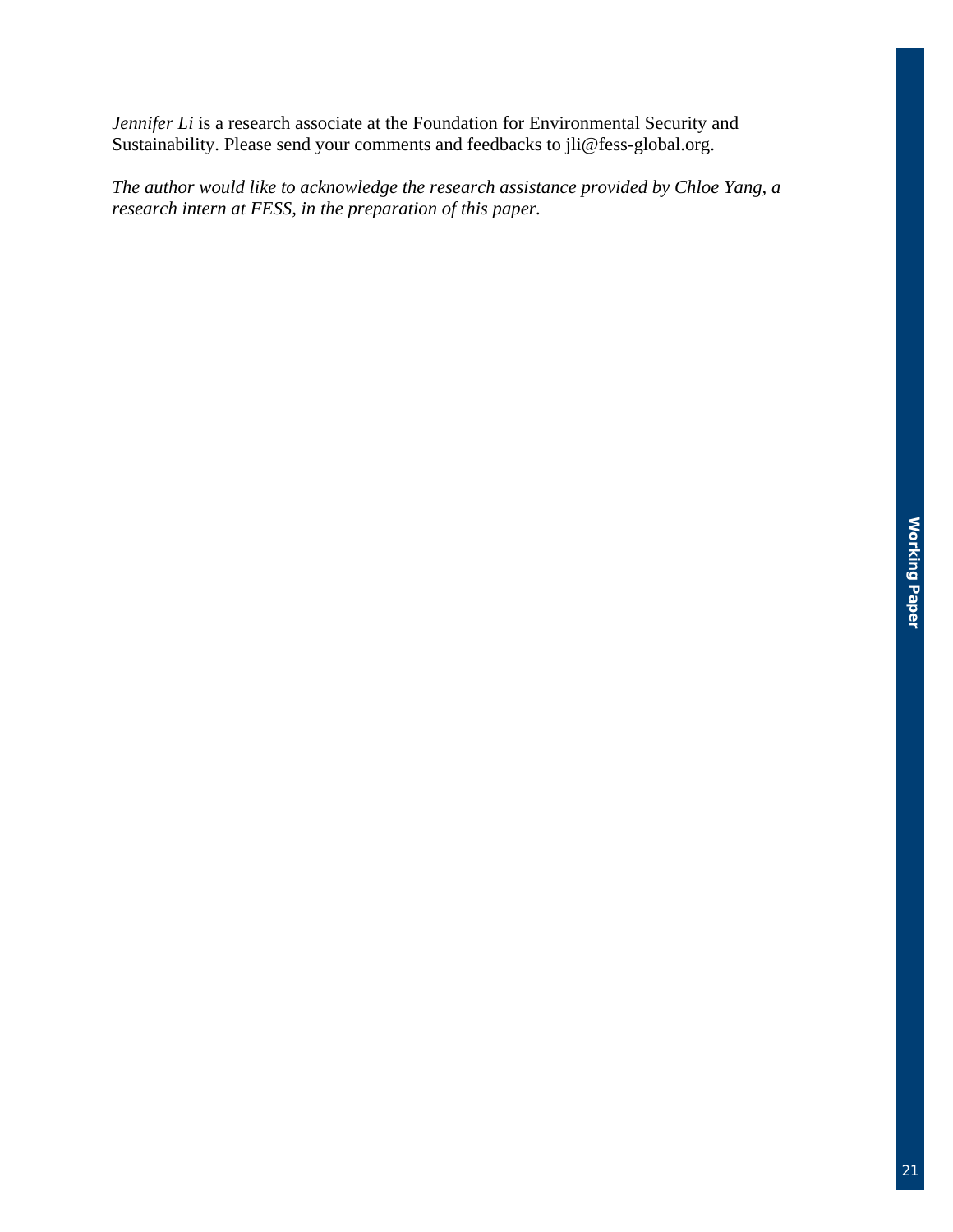



*Source*: Glasson et al. 2005.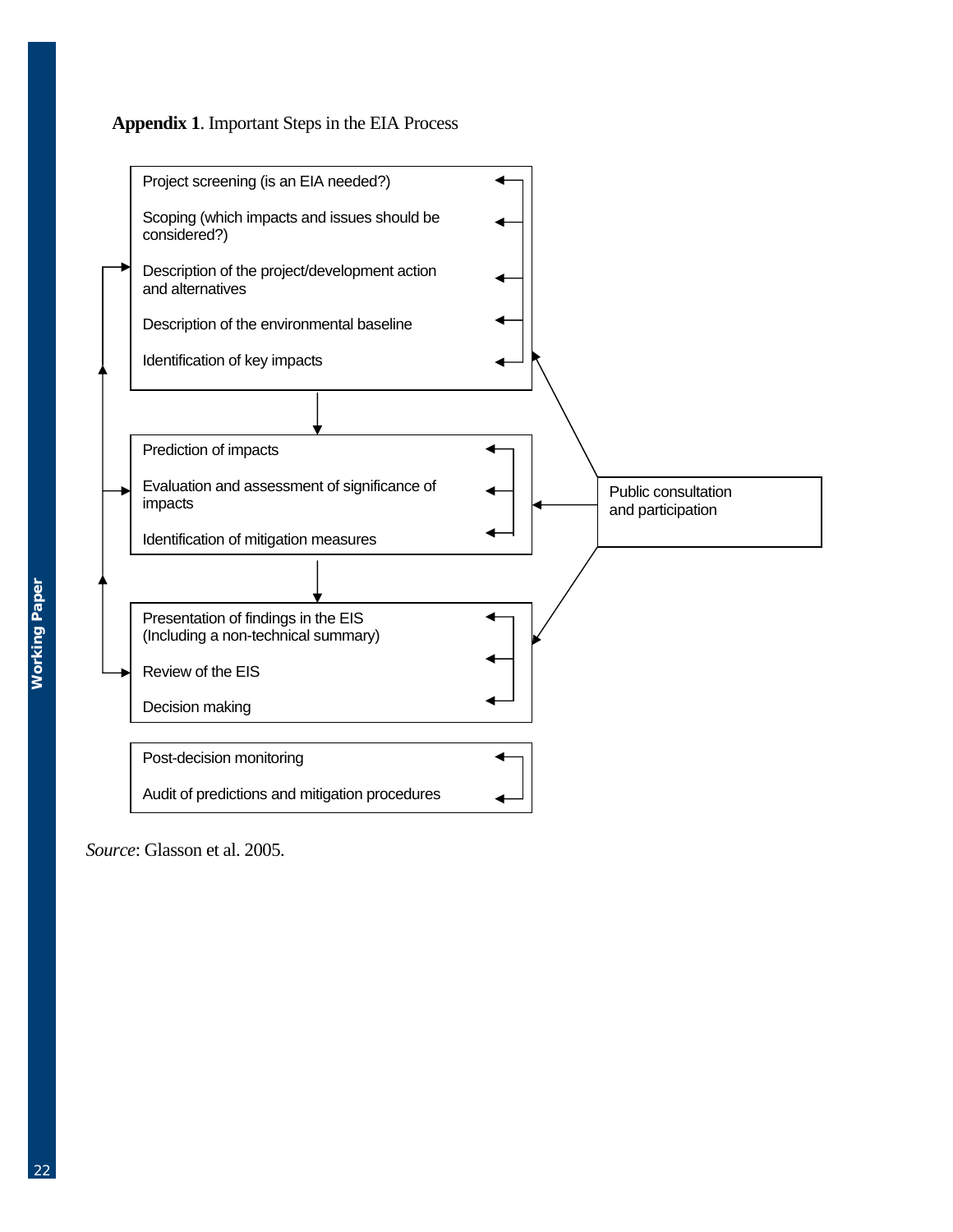



*Source*: Legore 1984.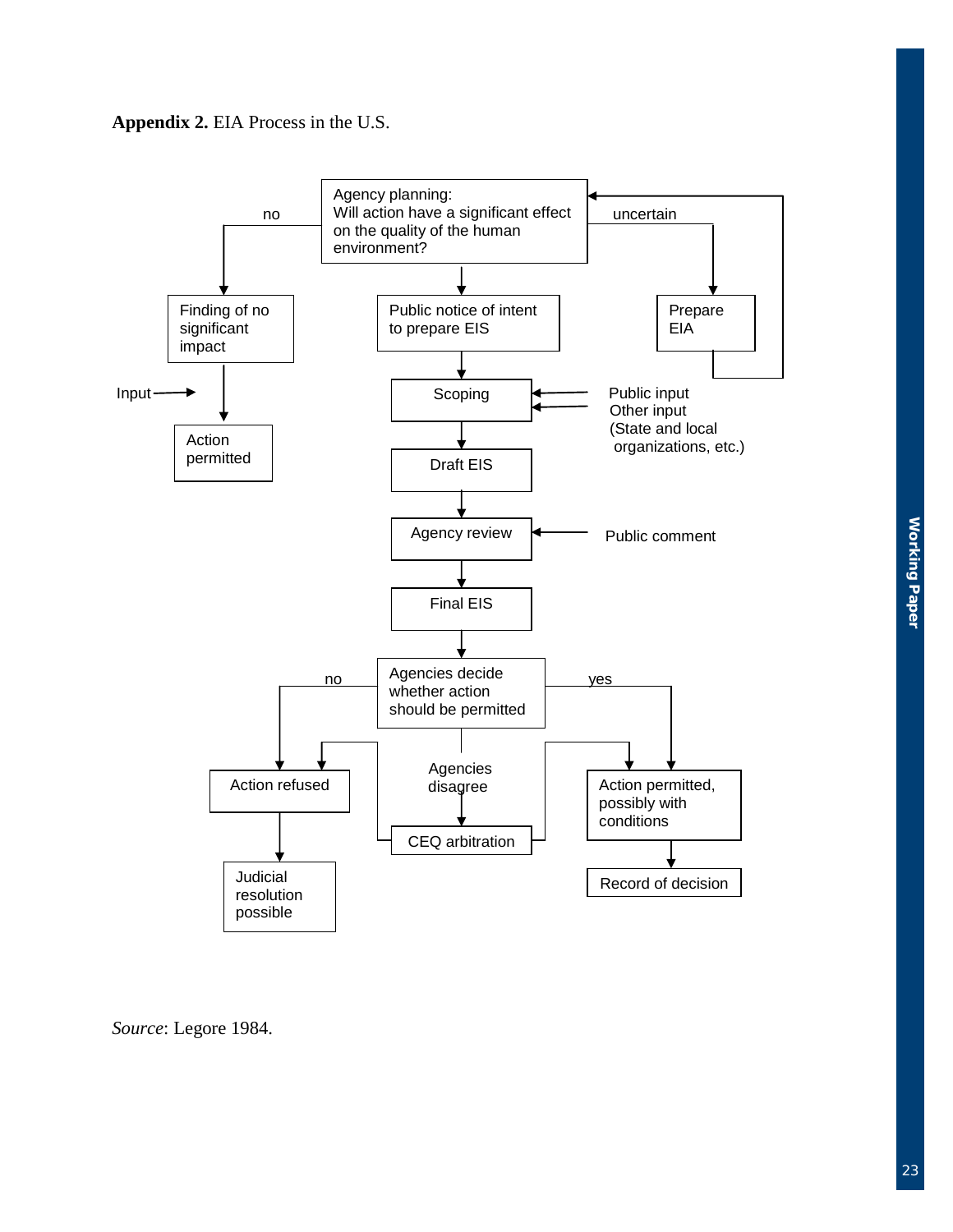



*Source:* Glasson et al. 2005.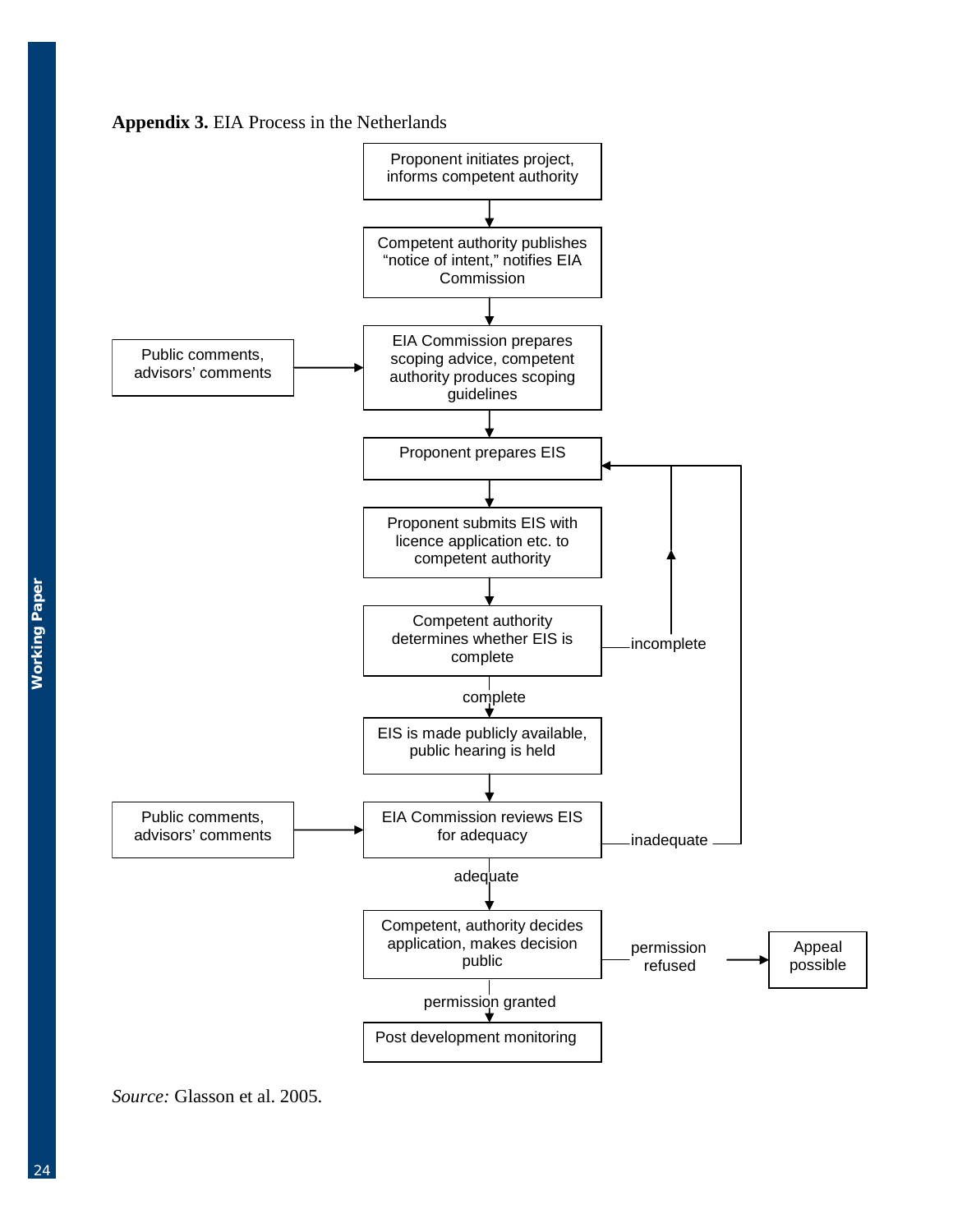



*Source*: Wang et al. 2003.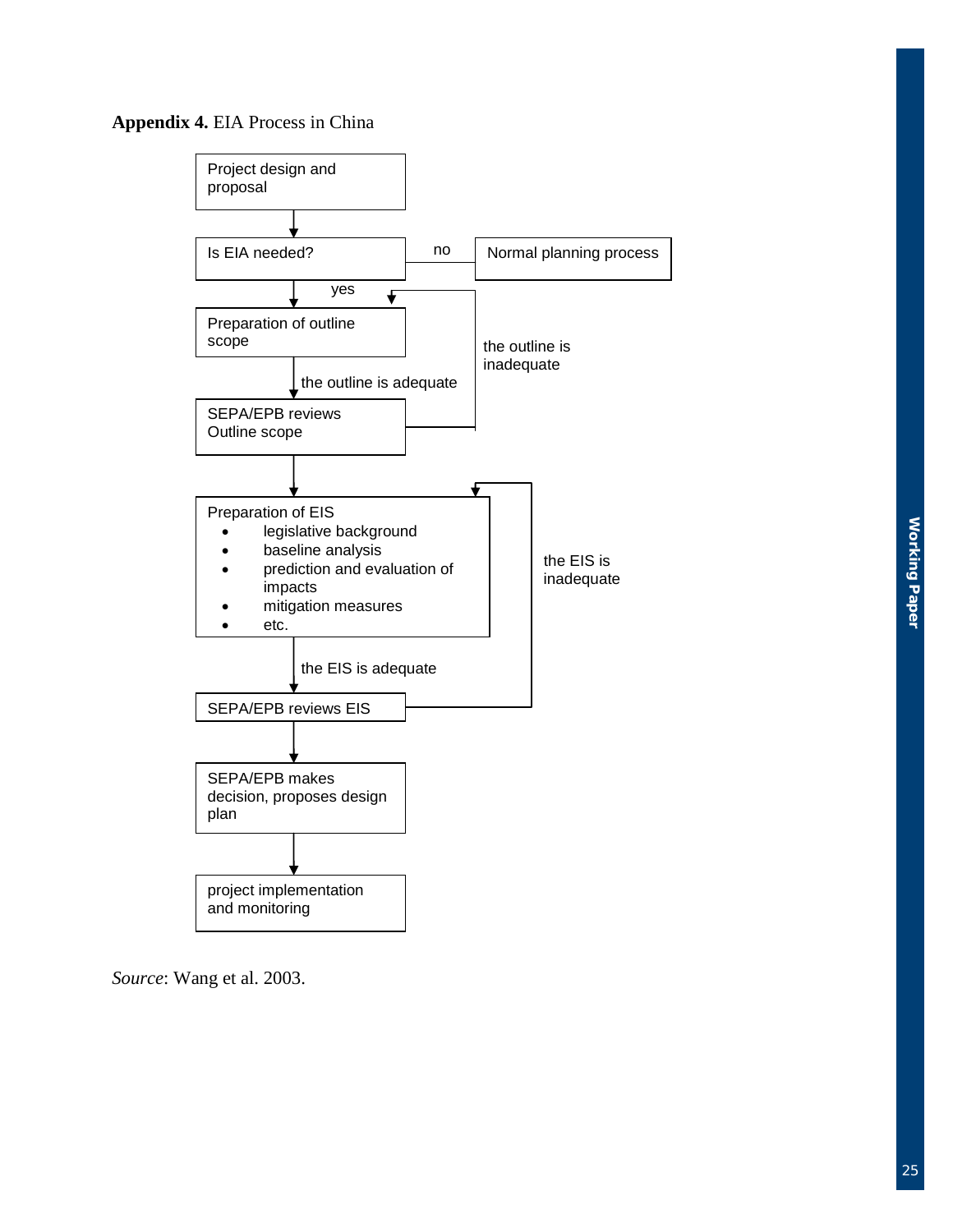



*Source*: Stærdah et al. 2004.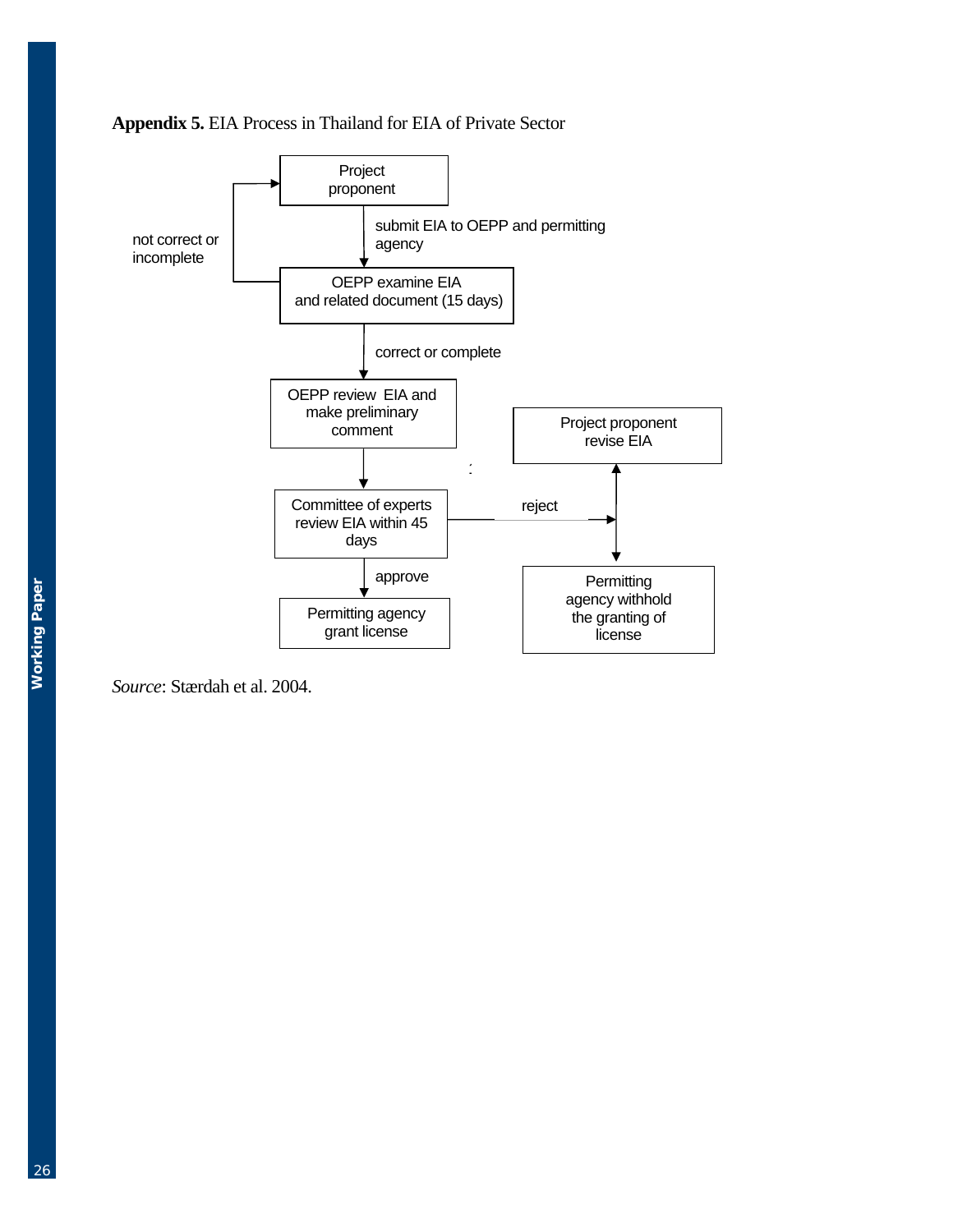#### **Endnotes**

l

1. CLEIAA is a pan-African association of EIA associations and institutions, created in Africa in 2000, which has improved collaboration among African countries to build EIA capacity.

2. The agency "directly responsible," in this case, can be 1) any central or local government agency responsible for government projects; 2) an office for domestic investment management, responsible for development projects proposed by persons, entities, or private organizations from within the country; 3) an office for foreign investment management, responsible for development projects proposed by foreign persons, entities, or organizations; and 4) other agencies mandated to oversee development projects (SIDA 2004).

3. While some units overseeing the management of protected forests were moved to MNRE, logging and forest resource exploitation remain in the Forestry Department within MAC (Tan 2004).

4. It has been suggested that EIAs in developing countries are more important to environmental quality and human health than that in developed countries (McCormick 1993).

5.Worldwide, there is a growing recognition of the need to consider environmental implications of regional and sectoral development plans at the macro level, leading to the development of the strategic environmental assessment (SEA). According to World Bank (2006), the objective of the SEA is to "mainstream environmental and social considerations into higher level decision making so as to more effectively mitigate negative implications and maximize potential positive synergies" (World Bank 2006). The idea for SEA first emerged in 1992 during the EU's Fifth Community Action Program on the Environment, when the EU delegates stated that: "Given the goal of sustainable development, it seems only logical, if not essential, to apply an assessment of the environmental implications of all relevant policies, plans, and programs" (CEC 1992). Worldwide, SEA systems are the most developed in terms of robust implementation in the United States, the Netherlands, Finland, Australia, Germany and, to a lesser extent, New Zealand, Canada, UK, Sweden, Poland, Japan, Korea, and Hong Kong (Fischer 2007; Che et al. 2002). The development of SEA systems is still at an early stage in most developing countries, where SEA adoption has been driven at least in part by the unsatisfactory implementation of EIAs despite years of efforts. Many believe that it is only within a SEA framework where the consideration of environmental impacts becomes intrinsic to government decision making that the implementation of EIAs can become more effective (Luecht 2007).

6. Internationally, there exists a guideline on the practices of TIAs through the Convention on Environmental Impact Assessment in a Transboundary Context, also known as the "Transboundary EIA Convention" or Espoo (EIA) Convention, of UNECE (UNECE n.d.). The Espoo Convention signed in Espoo, Finland, stipulates the obligations of the party states for assessing the environmental impact of certain activities at an early stage of planning. It also lays down the general obligation of the party states to notify and consult each other on all major projects under consideration that are likely to have a significant adverse environmental impact across boundaries. Thus far, however, the Convention has had little participation from the developing world, including countries in Asia, Latin America, and Africa. Pressure from multilateral and bilateral aid organizations such as the World Bank and the Asian Development Bank (ADB) may be one way to increase the participation from these countries (Thomas B. Fischer, email message to author, September 21, 2007). The September 2007 issue of the *International Journal of Water Resources Management* features TIAs.

7. Vietnam also has been relatively silent over China's dam building because it expects fewer floods and a more even flow as a result of the dams (Manorom 2007).

8. While there have not been recorded violent conflicts to date within China as a result of dam building activities on the Lancang-Mekong River, the potential for that seems real given that such conflicts over dams have already occurred in other parts of the country. A 2004 protest against the Pubugou dam in Sichuan province turned violent, leading to the death of a policeman and, as a consequence, the execution of the protester held responsible (BBC News 2006). Information regarding environmental assessments for the Pubugou dam is unavailable, but a quote from the March 2006 environmental newsletter of the United Nations Environment Program sheds some light on EIAs for dam projects in China in general: "Construction of most dam projects in the country has not been done in line with the Environmental Impact Assessment [EIA] Law" (Stanway 2006).

9. Presenting a more united front by collectively giving more substantive authority to and working through the Mekong River Commission (MRC), these countries stand a better chance of convincing China to redefine its own interests even if China remains outside the MRC. The MRC has, among its eight programs, the new Basinwide Development Plan intended to "identify and prioritize development projects that will bring the best, most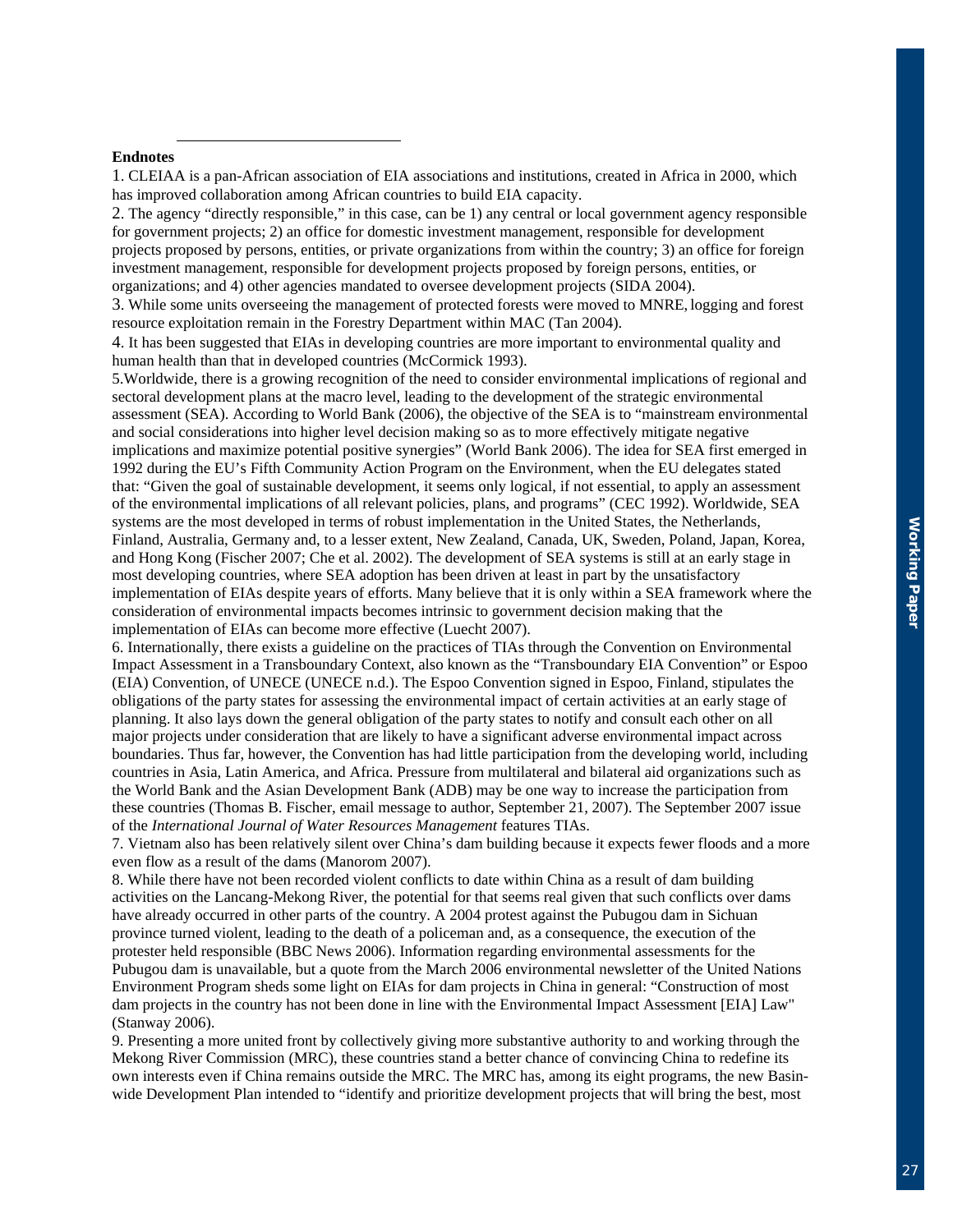equitable benefits to the people of the Lower Mekong River Basin (LMRB) (i.e., Cambodia, Thailand, and Vietnam) (MRC 2004). The Plan, as in the case of all MRC programs, was based on the approval of the LMRB countries and needs the political backing of these countries.

l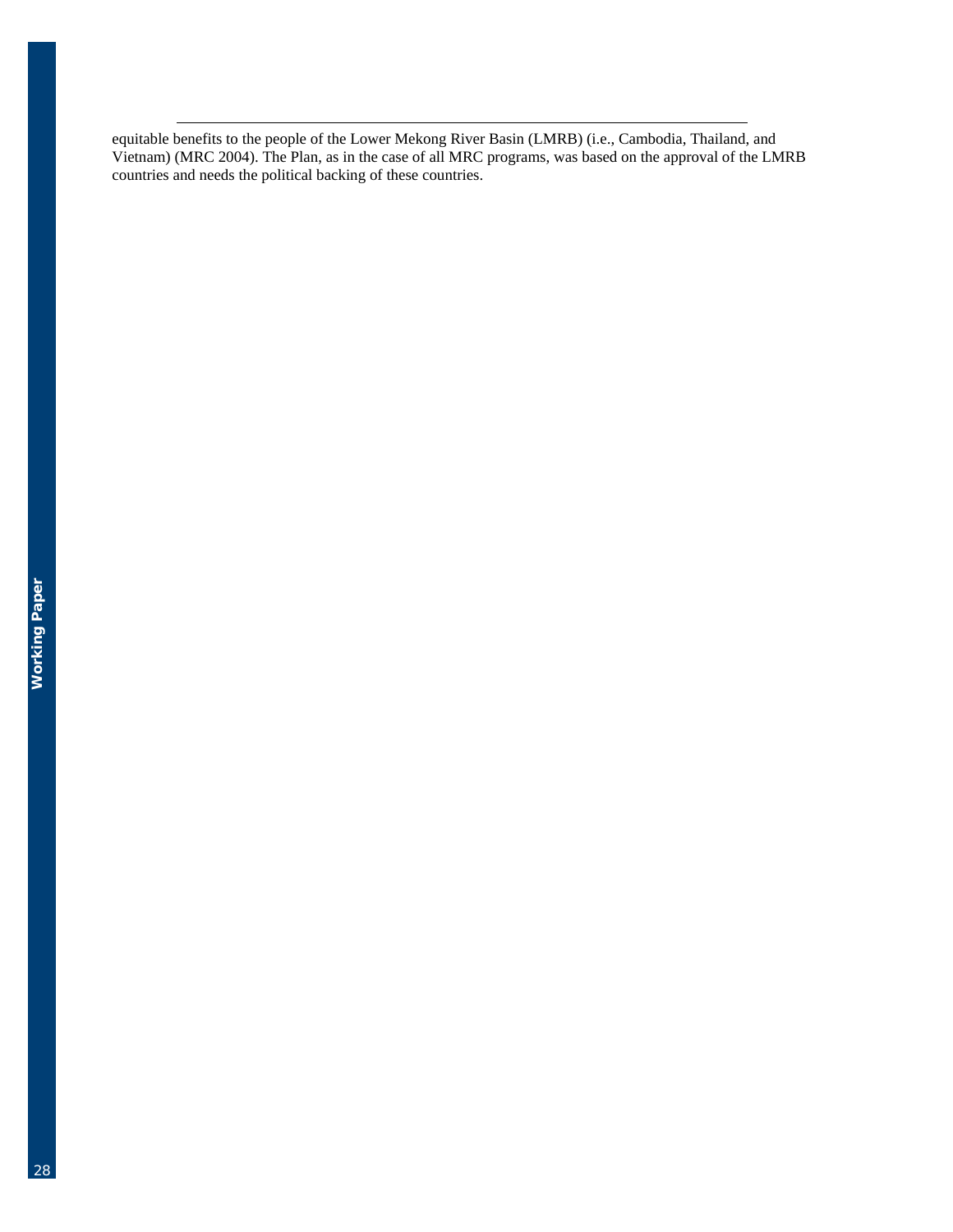## **References**

- Agence France-Presse (Beijing). 2006. China environmental woes threaten social stability, May 5. http://www.terradaily.com/reports/China\_Environmental\_Woes\_Threaten\_Social\_Sta bility.html.
- Beech, Hannah. 2006. Inside the pitchfork rebellion: Across China's heartland, anger at local authorities is growing violent. Is this the birth of a revolution? *Time*, March 5. http://www.time.com/time/magazine/article/0,9171,1169902,00.html.
- Briffett, Clive. 1999. Environmental impact assessment in East Asia. In *Handbook of Environmental Impact Assessment*, ed. Christopher Wood, Riki Therivel, and Judith Petts. Vol. 2: 143–67. London: Blackwell Science Ltd.
- Brito, Elizabeth and Iara Verocai. 1999. Environmental impact assessment in South and Central America. In Vol. 2, *Handbook of environmental impact assessment*, ed. Christopher Wood, Riki Therivel, and Judith Petts, 182–202. London: Blackwell Science Ltd.
- Bruch, Carl, Mikiyasu Nakayama, Jessica Troell, Lisa Goldman, and Elizabeth Maruma Mrema. 2007. Assessing the assessments: Improving methodologies for impact assessment in transboundary watercourses. *International Journal of Water Resources Development* 23 (3): 391–410.
- Buckley, Lila. 2006. Local group nurtures indigenous voices in development of China's west. *China Watch*, February 21. http://www.worldwatch.org/node/3882.
- CEC (Commission of the European Communities). 1982. *The contribution of infrastructure to regional development*. Brussels: CEC.
- CEC. 1992. *Towards sustainability.* Brussels: CEC.
- Che, Xiuzhen, Jincheng Shang and Jinhu Wang. 2002. Strategic environmental assessment and its development in China. *Environmental Impact Assessment Review* 22 (2): 101–109.
- Cherp, Aleg and Norman Lee. 1997. Evolution of SER and OVOS in the Soviet Union and Russia (1985–1996). *EIA Review* 17:177–204.
- Conca, Ken. 2005. The ecology of human rights: Anti-dam activism and watershed democracy. In *Governing water: Contentious transnational politics and global institution building*, 167– 214. Cambridge: MIT Press.
- Dalal-Clayton, Barry and Barry Sadler. 2004. SEA experience in countries in transition. In *Strategic environmental assessment: A sourcebook and reference guide to international experience*, 157–199. London: Earthscan.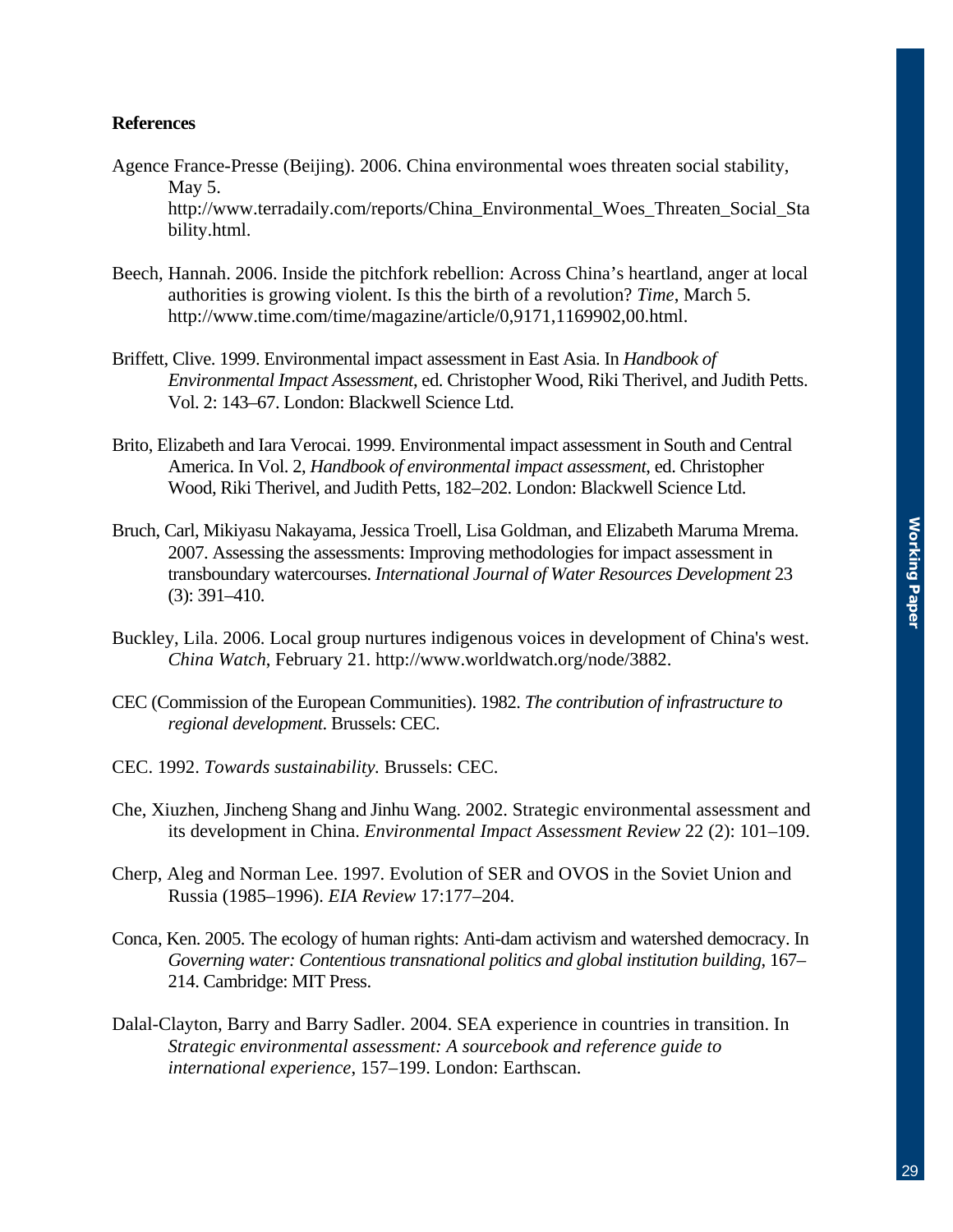- Fischer, Thomas B. 2007. *Theory & practice of strategic environmental assessment: Towards a more systematic approach*. London: Earthscan.
- Gibson, Robert B. 2002. From Wreck Cove to Voisey's Bay: The evolution of federal environmental assessment in Canada. *Impact Assessment and Project Appraisal* 20 (3): 151–60.
- Glasson, John and Nemesio Neves B. Salvador. 2000. EIA in Brazil: A procedures-practice gap. A comparative study with reference to EU, and especially the UK. *Environmental Impact Assessment Review* 20:191–225.
- Glasson, John, Riki Therivel, and Andrew Chadwick. 2005. *Introduction to environmental impact assessment,* 3rd ed. London: Rutledge.
- Hironaka, Ann. 2002. The globalization of environmental protection: The case of environmental impact assessment. *International Journal of Comparative Sociology* 43 (1): 65–79.
- Hirsch, Philip. 2007. The Mekong River Commission and the question of national interest(s). *Watershed* 12 (1): 20–25.
- Hubbel, David. 2007. Lao dams threaten Cambodia. *Watershed* 12 (1): 31–36.
- Imhof, Aviva. 2000. Dam-Busting: Anti-dam protests in Thailand. *The Ecologist* 30 (6): 50–2.
- International Rivers Network. 1999. Power struggle: The impacts of hydro-development in Laos. http://www.irn.org/programs/mekong/power990303.html.
- Kakonge, John O. 1999. Environmental impact assessment in Africa. In Vol.2 *Handbook of environmental impact assessment*, ed. Christopher Wood, Riki Therivel, and Judith Petts, 168–82. London: Blackwell Science Ltd.
- Komatsu, Kiyoshi. 1998. Section 2: Current situation on environmental impact assessment systems in Southeast Asian countries. In *A Step toward forest conservation strategy (1): interim report 1998*. IGES Forest Conservation Project. Tokyo: Japan Center of International and Comparative Environmental Law. http://www.iges.or.jp/en/fc/phase1/interim-contents.htm.
- Lao National Committee for Energy. n.d. Interactive map of hydro power projects in Lao PDR. http://www.poweringprogress.org/lao-energy/flashmap/laoenergy.swf.
- Legore, S. 1984. Experience with environmental impact assessment in the USA. In *Planning and ecology*, ed. R. D. Roberts and T. M. Roberts, 103–12. Chapman & Hall: London.
- Luecht, Dale. 2007. U.S. EPA, Region V. Interview by Jennifer Li. March 2.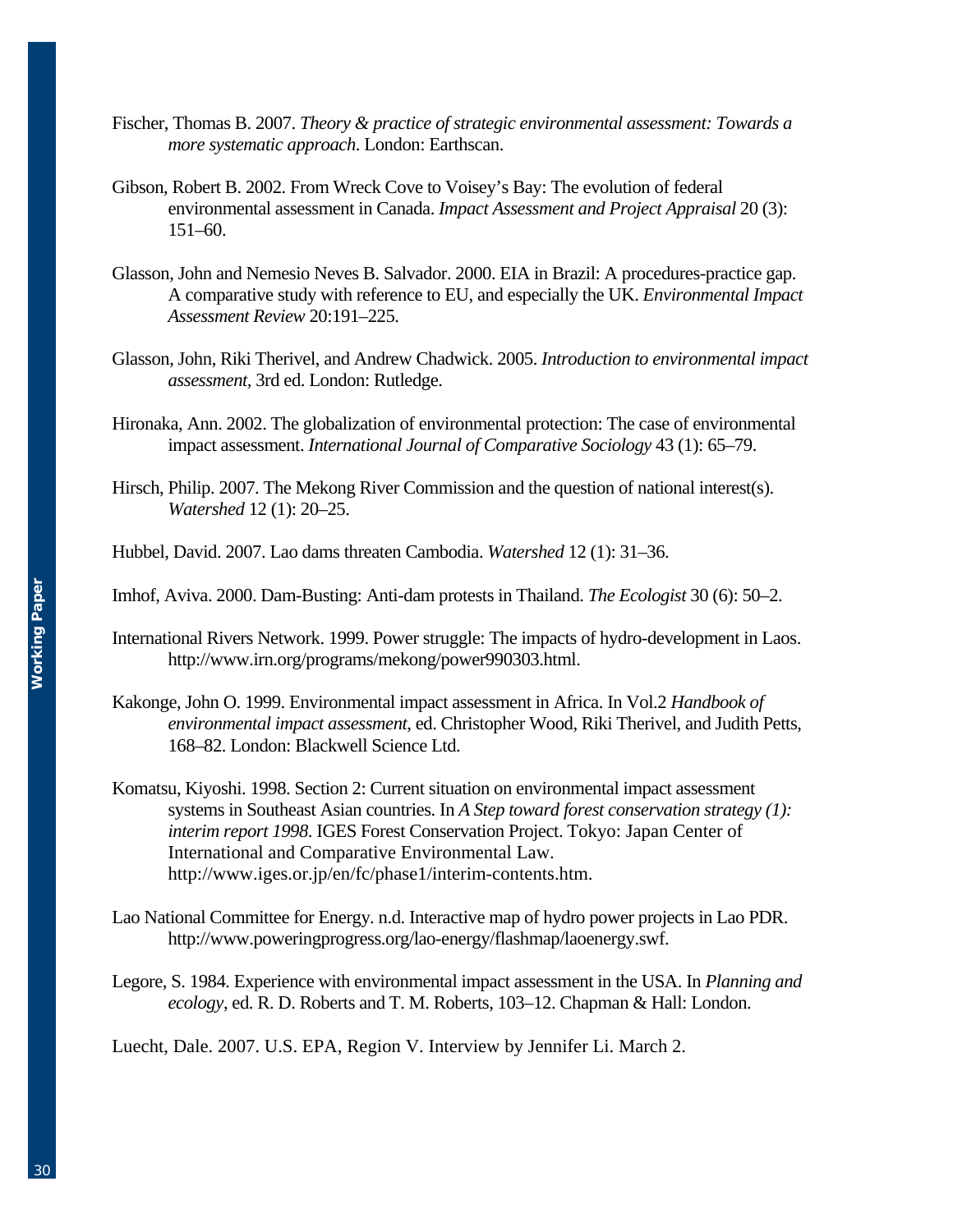- Manorom, Kanokwan. 2007. People's EIA: A mechanism for grassroots participation in environmental decision-making. *Watershed* 12 (1): 26–30.
- McCormick, J.F. 1993. Implementation of NEPA and environmental impact assessment in developing countries. In *Environmental analysis, the NEPA experience*, ed. Stephen G. Hildebrand and Johnnie B. Cannon, 716–27. Boca Raton, Florida: CRC Press.
- MRC (Mekong River Commission). 2004. Mekong river commission to increase technical cooperation with China and Myanmar. http://www.mrcmekong.org.
- Mirumachi, Naho, and Mikiyasu Nakayama. 2007. Improving methodologies for transboundary impact assessment in transboundary watercourses: Navigation channel improvement project of the Lancang-Mekong river from China-Myanmar boundary marker 243 to Ban Houei Sai of Laos. *International Journal of Water Resources Development* 23 (3): 411– 425.
- Odum, William E. 1982. Environmental degradation and the tyranny of small decision. *Bio Science* 32:728–29.
- Pantumsinchai, Pranee and Thongchai Panswad. n.d. Improvement of EIA Process in Thailand*.*  http://www.eeat.or.th/articles/ImprovementofEIA.pdf.

PhonNgern, Songrit. 2007. China, Laos jointly invest in Nam Ngum 5 dam project. *Voice of America*, March 4. http://www.voanews.com/lao/archive/2007-04/2007-04-03 voa5.cfm?CFID=132567509&CFTOKEN=94015467.

- Rzeszot, Urszula A. 1999. Environmental impact assessment in Africa. In Vol. 2 *Handbook of environmental impact assessment*, ed. Christopher Wood, Riki Therivel, and Judith Petts, 121–39. London: Blackwell Science Ltd.
- Sadler, Barry. 1996. *Environmental assessment in a changing world: Evaluating practice to improve performance. International study on the effectiveness of environmental assessment.* Ottawa: Canadian Environmental Assessment Agency.
- Severinsson, Andreas. 2004. The EIA system in Vietnam, Master's Thesis, University of Gothenburg. http://mkb.slu.se/publikationer/projarb/mfs\_vietnam.pdf.
- SIDA. 2004. Laws and regulations concerning EIA in Lao PDR. http://wwwmkb.slu.se/start\_sida.htm.
- Sikoyo, George M., and Lisa Goldman. 2007. Assessing the assessments: Case study of an emergency action plan for the control of water hyacinth in Lake Victoria. *International Journal of Water Resources Development* 23 (3): 443–455.

Stærdahl, Jens, Zuriati Zakaria, Neil Dewar, and Noppaporn Panich. 2004. Environmental impact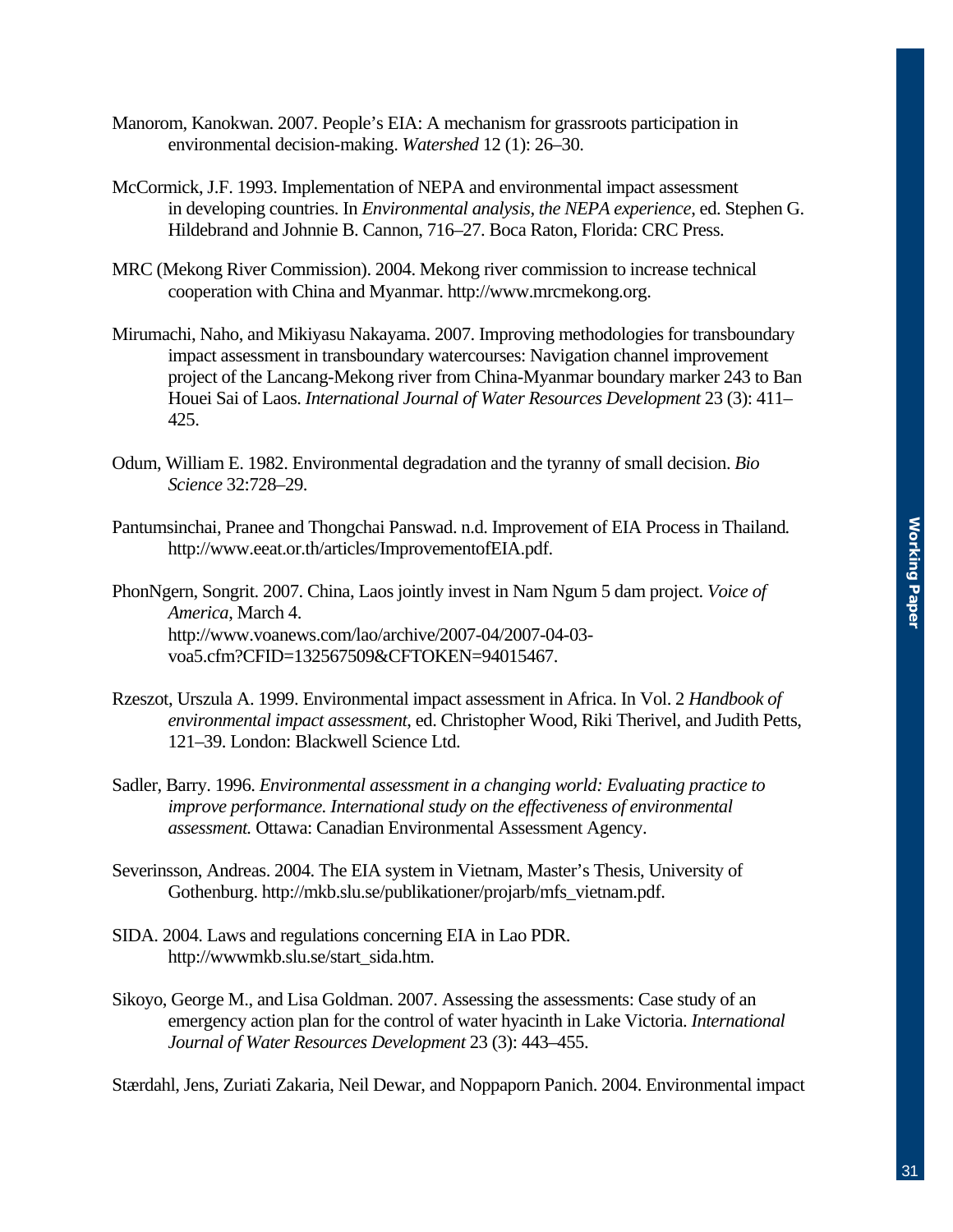assessment in Malaysia, South Africa, Thailand, and Denmark: Background, layout, context, public participation, and environmental scope. *Journal of Transdisciplinary Environmental Studies* 3 (1): 1–19.

- Tan, Alan Khee-Jin. 2004. Environmental laws and institutions in Southeast Asia: A review of recent developments. *Singapore Yearbook of International Law (SYBIL)* 8:177–92.
- Thongchai, Panswad and Pranee Pantumsinchai. 2004. *Improvement of EIA process in Thailand*. http://www.eeat.or.th/articles/ImprovementofEIA.pdf.
- UNECE. n.d. Convention on environmental impact assessment in a transboundary context. http://www.unece.org/env/eia/eia.htm.
- UNECE. 2007. Convention on environmental impact assessment in a transboundary context: frequently asked questions. http://www.unece.org/env/eia/faq.htm.
- Wang, Yan, Richard K. Morgan, and Mat Cashmore. 2003. Environmental impact assessment of projects in the People's Republic of China: New law, old problems. *Environmental Impact Assessment Review* 23:543–79.
- Wang, Ziyuan and Dien Sue Liang 2005. Public participation in environmental impact assessment (EIA) law of China. http://www.riel.whu.edu.cn/show.asp?ID=3082.
- Wenger, Robert B., Wang Huadong, and Ma Xiaoying. 1990. Environmental impact assessments of the People's Republic of China. *Environmental Management* 14 (4): 429–439.
- Williams, Sandy E. and Jim C. Weale. 2006. Water governance in the Mekong region. *Water Policy Briefing* no. 22. http://www.iwmi.cgiar.org/waterpolicybriefing/files/WPB22.pdf.
- World Bank. 2002. Environmental impact assessment system in Europe and Central Asia Countries. www.worldbank.org/eca/environment.
- ———. 2006. Environmental impact assessment regulations and strategic environmental assessment requirements: Practices and lessons learned in East and Southeast Asia. Safeguard Dissemination Note no.2. http://siteresources.worldbank.org/INTEAPREGTOPENVIRONMENT/Resources/EI A&SEA-regional-review.pdf.
- Wyatt, Andrew B. and Ian G. Baird. 2007. Transboundary impact assessment in the Sesan river basin: The case of the Yalli Falls dam. *International Journal of Water Resources Development* 23 (3): 427–442.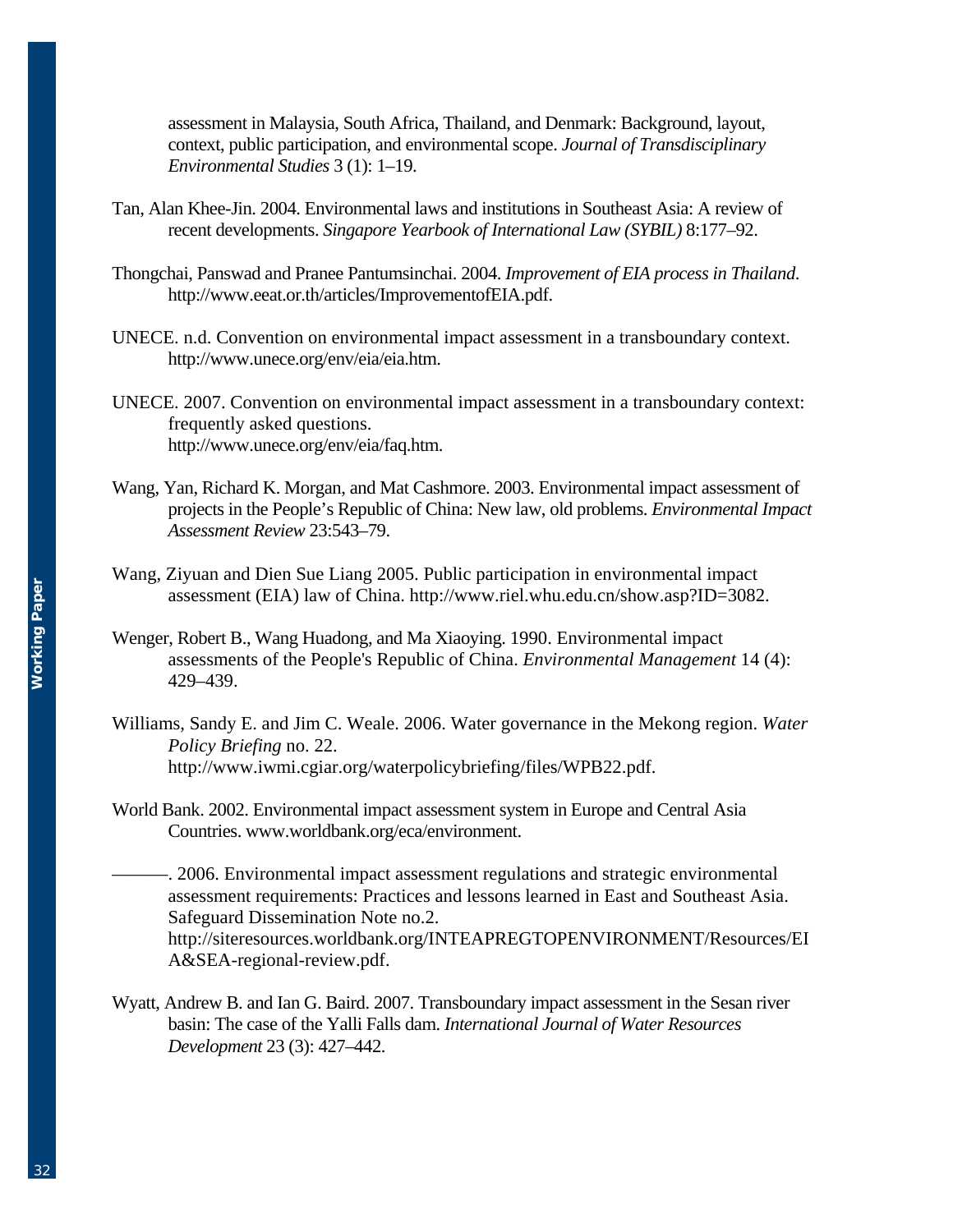*Xinhuanet*. 2002. The environmental impact assessment law of the People's Republic of China. October 29. http://news.xinhuanet.com/zhengfu/2002-10/29/content\_611415.htm.

Xinhua News Agency. 2006. China to address urgent environmental issues, May 4.

- ———. 2007a. Shanghai-Hangzhou maglev project suspended, May 26. http://www.chinadaily.com.cn/bizchina/2007-05/26/content\_880964.htm.
- ———. 2007b. Xiamen suspends controversial chemical project, May 30. http://www.chinadaily.com.cn/bizchina/2007-05/30/content\_883440.htm.
- Zhang, Zhongxiang. 2007. China's reds embrace green. *Far Eastern Economic Review* 170 (5): 33–37.
- Zhong, Ziran. 1999. Natural resources planning, management, and sustainable use in China. *Resources Policy* 25:211–220.
- Zhu, Zhe and Sun Xiaohua. 2007. SEPA calls for more public involvement. *China Daily*, June 22. http://www.chinadaily.com.cn/china/2007-06/22/content\_899835.htm.